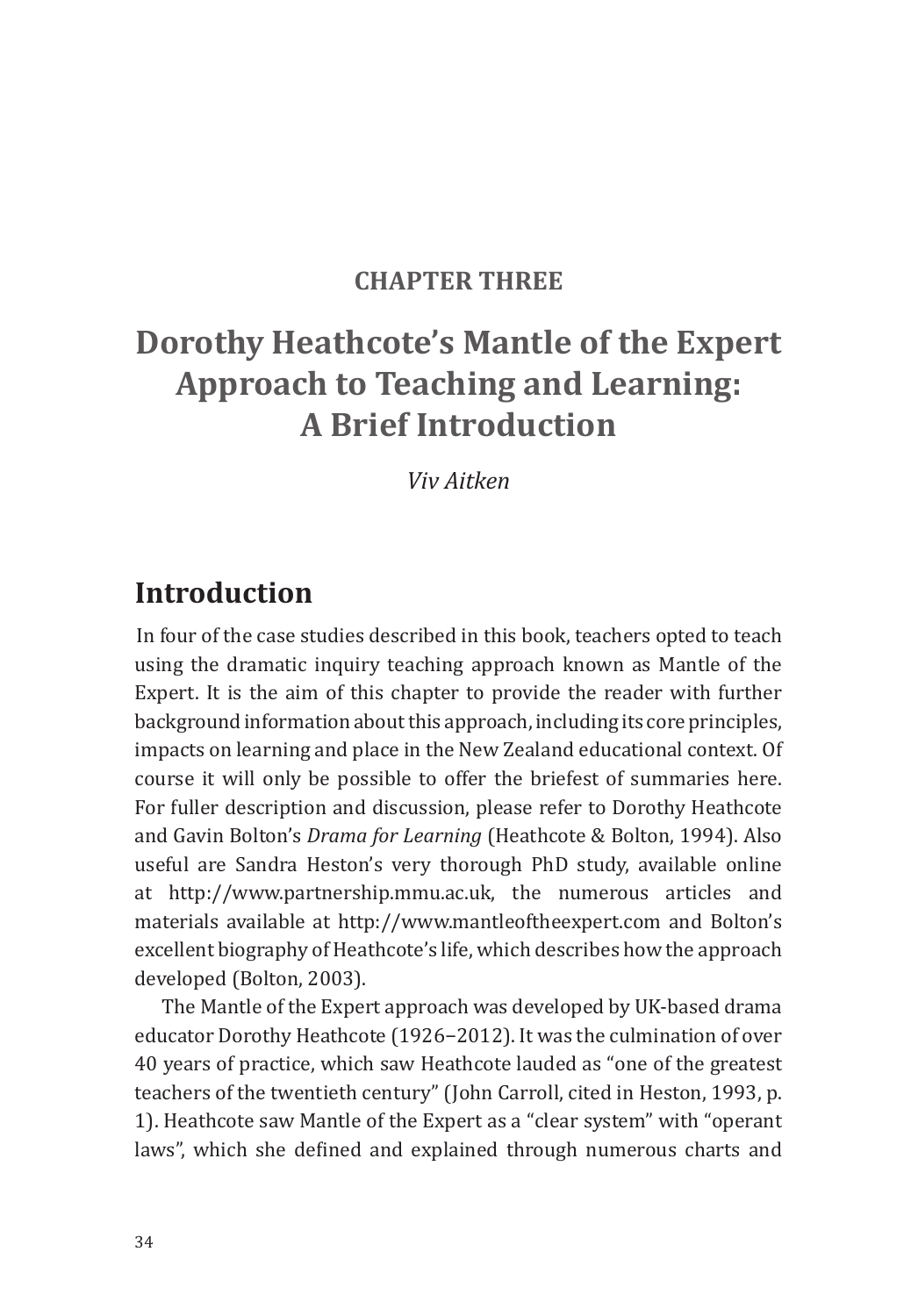addresses over the years (see http://www.mantleoftheexpert.com; Heston, 1993). At the same time, Heathcote always acknowledged that the approach had enormous complexity and fluidity, and she considered herself to be learning, uncovering and discovering new aspects right to the end of her life (Heathcote, 2009). Heathcote's work has been further developed and theorised by academics and practitioners around the world, including Brian Edmiston (Edmiston, 2003), Luke Abbott (Abbott, 2007), John Carroll (Carroll, Anderson, & Cameron, 2006), Stig Erikson (Erikson, 2011) and others.

# **The metaphor of the mantle: The child at the centre**

The name "Mantle of the Expert" evokes the idea of learning growing like a mantle, or cloak, surrounding the learner. In some ways the image resonates with the concept of the Māori korowai, or feathered cloak, which is bestowed as a sign of mana, or respect, knowledge and status. However, Heathcote makes it clear that unlike the korowai, the "mantle" in Mantle of the Expert is not a garment to be gifted by another, but a quality that grows from within:

Mantle is not a cloak by which a person is recognised. This is no garment to cover. I use it as a *quality*: of leadership, carrying standards of behaviour, morality, responsibility, ethics and the spiritual basis of all action. The mantle embodies the standards I ascribe to. It grows by usage, not garment stitching. (Heathcote, 2009, pp. 1−2)

As Heathcote's words imply, the Mantle of the Expert approach places the child at the centre of the learning. The teacher's role is to create the conditions whereby a mantle of leadership, knowledge, competency and understanding grows around the child. This approach assumes a progressive view of learning, responsive to the needs of the child (Heston, 1993). The child centrism begins in the planning stages, with the teacher starting from the children's interests and needs, alongside the curriculum objectives, and continues in the classroom interactions, where the teacher consciously positions the children as competent co-constructors of the learning. Although placing the child at the centre, and including strong elements of inquiry, the approach is far from child-led. The role played by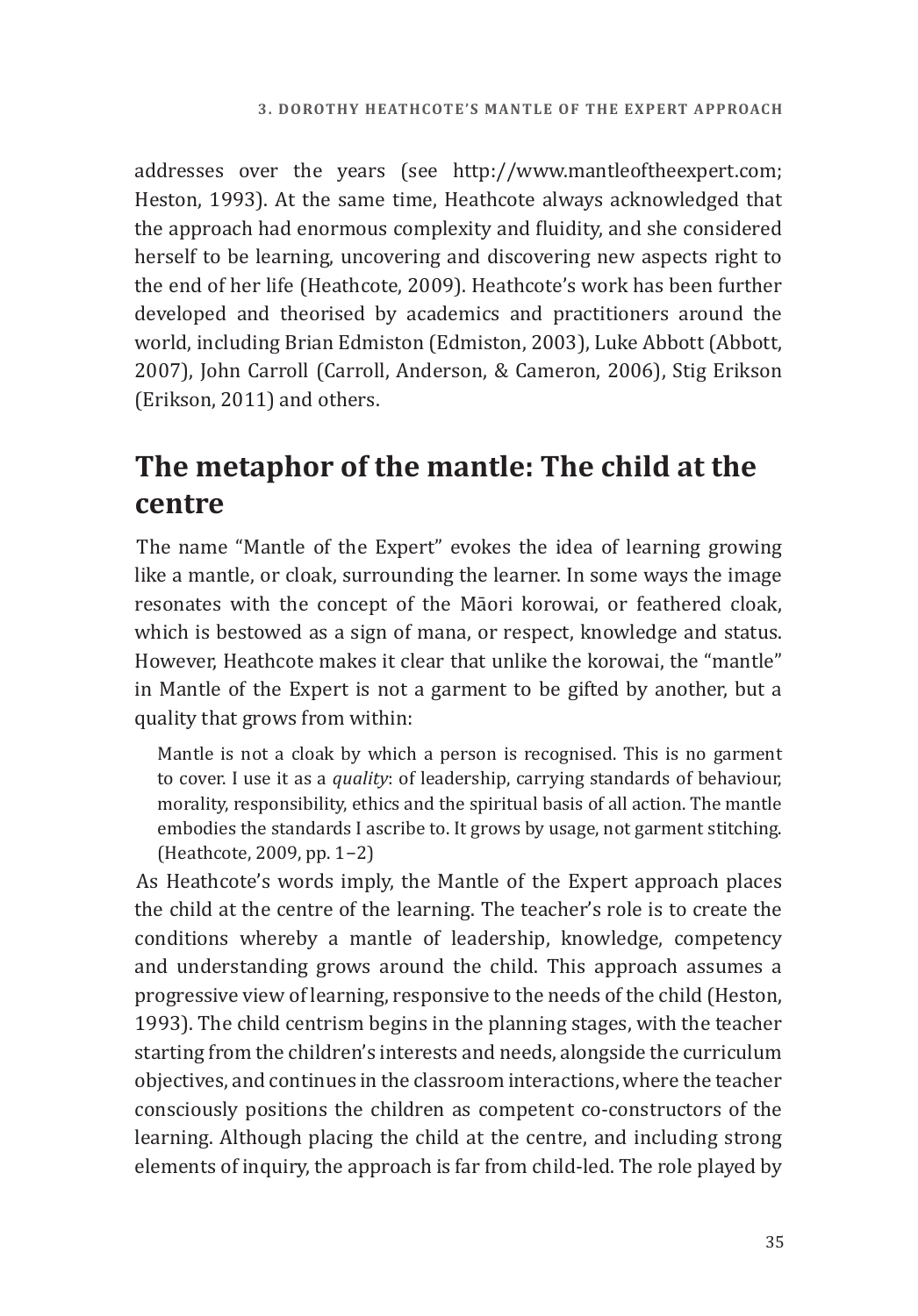the teacher, both in and outside the drama, is a crucial part of the success of Mantle of the Expert.

Broadly speaking, Mantle of the Expert draws on three teaching modalities: inquiry learning; drama for learning (closely related to dramain-education, or, as it is sometimes called, process drama); and what we might call "expert framing", which involves children being positioned as adult experts. This reframing asks the children to "frame" or think about their learning in a new way. It also involves a conscious repositioning of power within the teacher−student relationship. Abbott suggests that for Mantle of the Expert to work at its best, the teacher needs to be conscious of, and adept in, all three of these modes of teaching (2007, pp. 3, 23).



**MANTLE OF THE expert**

Figure 3.1 *The three pedagogic structures of Mantle of the Expert*  Source: Adapted from Abbott (2007)

In our research project we found that teachers using Mantle of the Expert had different strengths depending on their prior teaching experience. For teachers with a background in inquiry learning it was often the drama for learning aspects that challenged them, while those familiar with process drama often needed to build skills in guiding student-led inquiry. As for the third of these modalities—the systems and strategies that comprise the building of the expert frame—these were a new challenge for all involved, and they are the main focus of discussion in this chapter.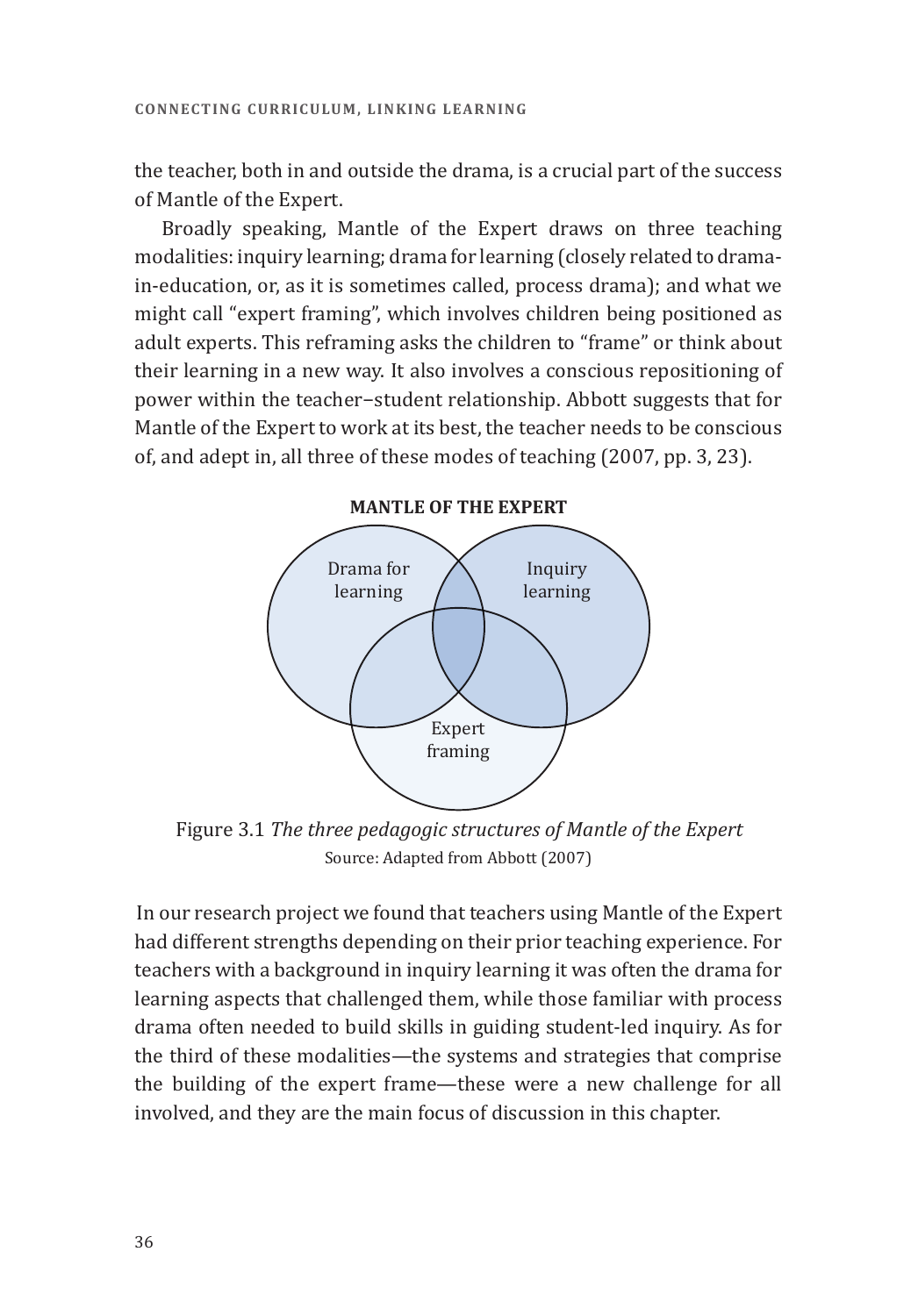## **Core components of the approach**

#### **Overview**

So, what does Mantle of the Expert look like in practice? Although each Mantle of the Expert experience is unique, there are certain core components, as italicised in the following description. In its very simplest terms, Mantle of the Expert is about teachers and children taking on *roles* as *experts* in an imaginary *enterprise* (this might be a full-blown "company" or simply a "responsible team")*.* The company or team is set up in such a way that the issue being explored is *framed* from a certain point of view. Within this *fictional context*, the children work together as a responsible team to carry out an important job, or *commission*, for a high-status (fictional) *client*. Along the way, they encounter problems, or *tensions* (either naturally arising, or planned and introduced by the teacher). The element of tension is essential to all drama, and in a Mantle of the Expert experience tensions add complexity to the commission, keep it interesting and promote new tasks for learning. At the same time, through episodes of *drama*, students are encouraged to explore multiple perspectives on the issues at hand and to *reflect* deeply on their learning and on the process of learning itself.

In Mantle of the Expert, curriculum is encountered in the same way as in real life: not as a set of separated "subjects" or "learning areas", but as landing points within an holistic ongoing experience. Mantle of the Expert, then, is an approach to curriculum integration. Abbott prefers the term "curriculum in*corporation*", because it resists seeing curriculum as separated in the first place (L. Abbott, personal communication, 2009). Learning in Mantle of the Expert has a strong element of inquiry, in that students may pursue their own directions and interests within the bounds of the wider commission. The possibilities for cross-curricula learning mean that the Mantle of the Expert approach is particularly well suited to the primary generalist classroom. Having said this, some secondary specialists also use the approach within particular curriculum areas, achieving focus by narrowing the commission and limiting the scope for student-led inquiry.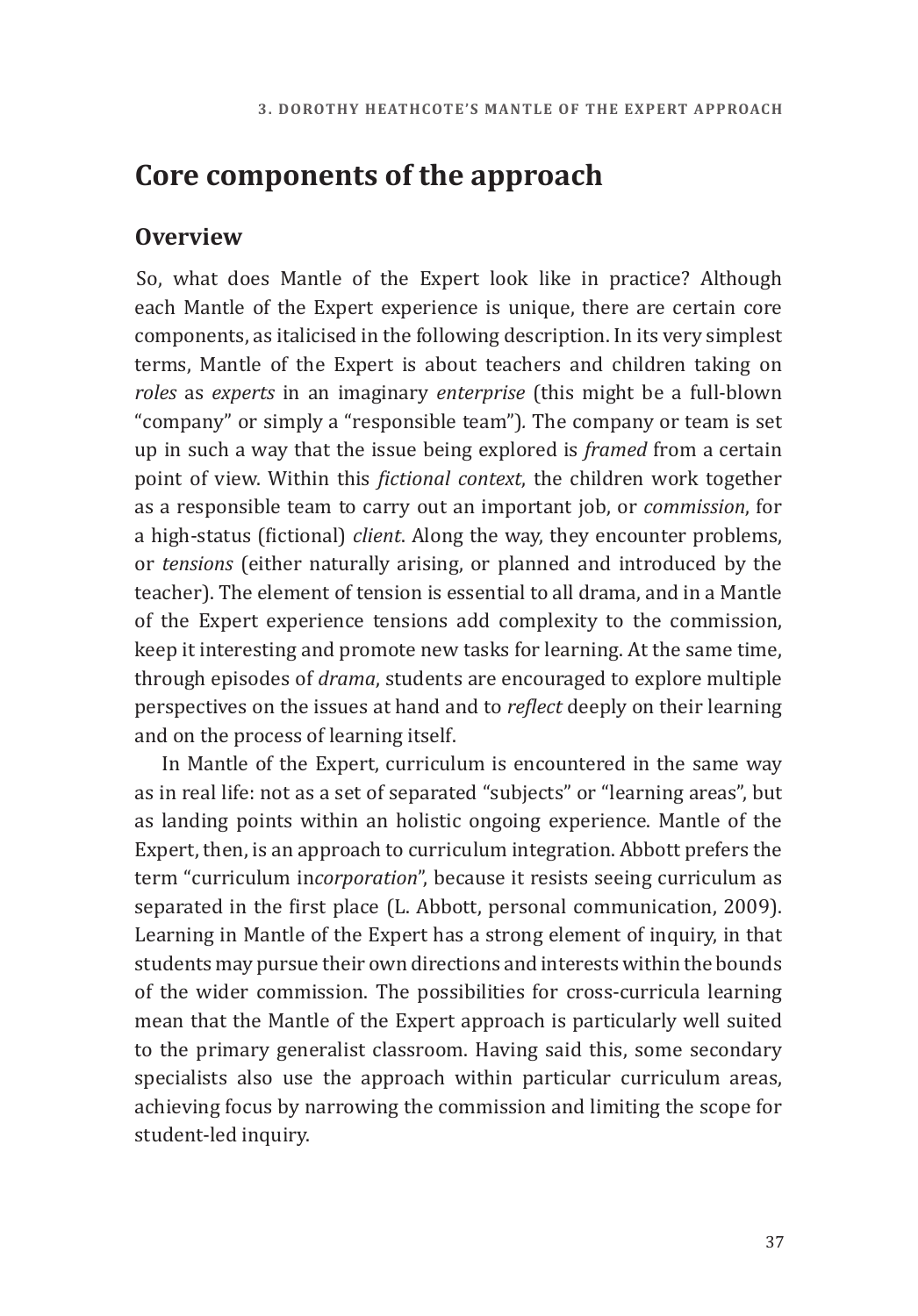It can be seen from the other chapters how the core attributes of Mantle of the Expert were manifested in the examples in the research project. Teachers selected various enterprises, ranging from designers of interactive museum displays (see Chapter Five), to expert documentary researchers (see Chapter Four) and archaeologists (see Chapter Seven). The expert roles were framed as having a particular specialism or world view: the archaeologists were particularly experienced with Māori taonga (treasures), while the visitor centre designers (see Chapter Six) had a focus on sustainable practices. The commission and client in each case were chosen as suiting the children's interests and to promote curriculum tasks within the areas the teacher wished to focus on. For example, the documentary makers in Lynette's class were asked to imagine they had been commissioned by the WWF (the World Wide Fund for Nature) to carry out research and produce storyboards for a complex environmental issue (as a means to explore ethical issues and promote work in visual arts), while the cave experts in Whakarongo and Michelle's classes were commissioned by the land owners to explore and excavate the caves in a respectful way (leading to opportunities to explore ideas of respect and cultural ownership).

In every case, the curriculum tasks were framed as professional tasks that were necessary for the company to undertake. For example, instead of producing some persuasive writing as part of a "lesson" called "literacy", students in Lynette's room were asked to take a position, in writing, as part of writing a professional report for sharing at a company meeting. In Mantle of the Expert, the purpose of learning is clear and immediate. This is not learning for its own sake, nor for the teacher or "for your own good". Neither is it learning for some time in the future or for a test. Rather, it is learning because someone actually needs it done now, and needs it done well. In other words, each task is purposeful and occurs within a real-life context.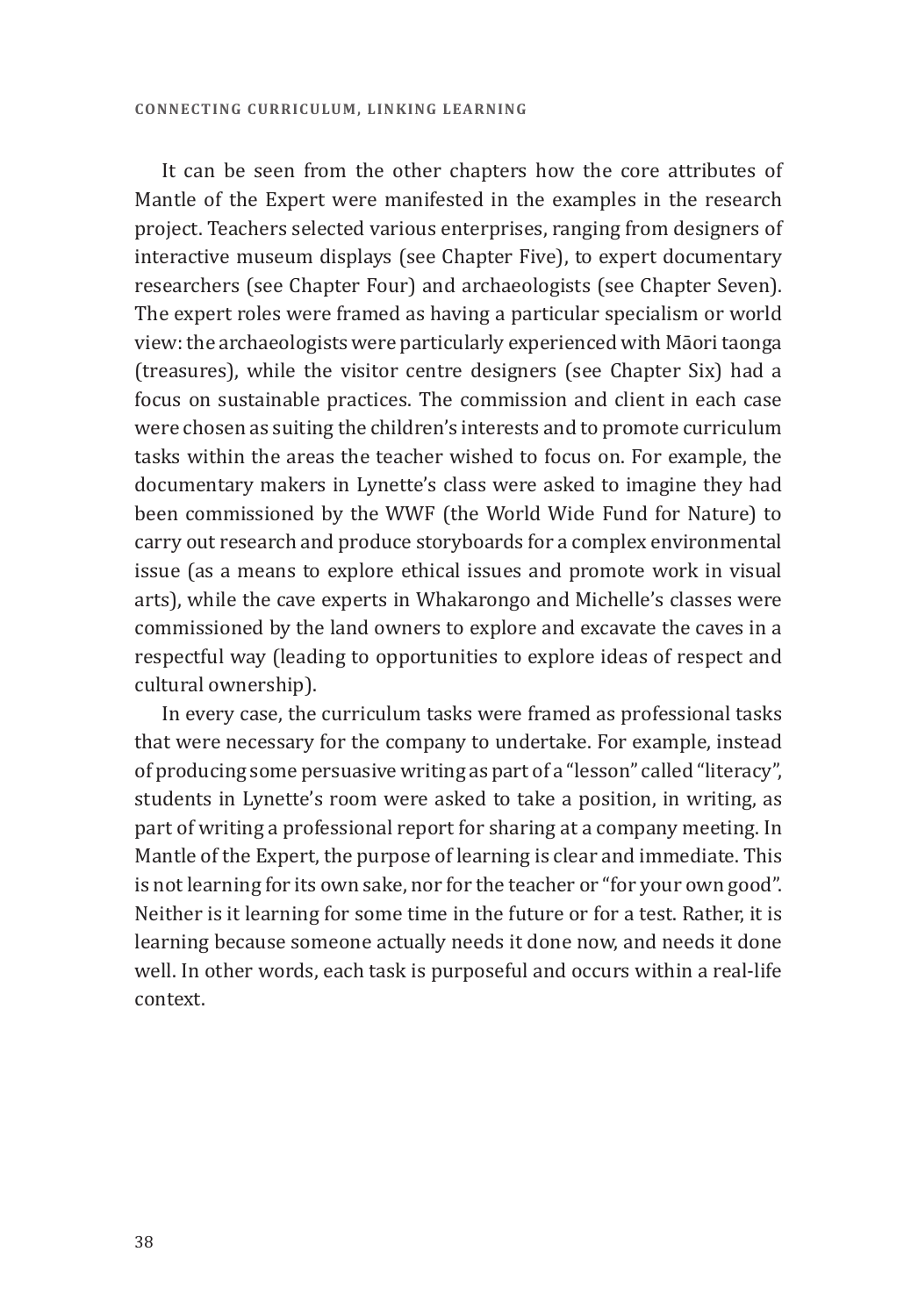In each example from our project we can also see how drama for learning was used to explore multiple perspectives. Michelle asked children to create vignettes exploring the ethical issues arising from amateur treasure collecting. Coryn used teacher-in-role and story drama to explore a dilemma with children in role as members of a Stone Age community. Meanwhile, Whakarongo's town meeting allowed children in role to debate the pros and cons of goldmining in their town. All the teachers introduced tensions to keep students engaged. These ranged from the pressure of limited time to open a museum (Coryn's class), to the question of how to put right an accidental, but serious, breakage of a treasured object (Elicia's room), through to the chance discoveries of covert activity and threats to personal integrity (in Lynette's room). It can be seen, too, how, in every case, the teachers used a combination of teacher-led tasks and student inquiry to pursue learning goals, and that curriculum learning was approached in an incorporated way rather than within discrete boxes of time labelled as "maths" or "science" lessons.

Having identified the core elements that make up a Mantle of the Expert experience, the next and more important question to consider is *how* these components combine to influence learning. I have attempted to show this in the following table. The core elements are listed down the left side. The central column gives a definition, and in the right column an analysis is offered of how each element supports teaching and learning. The table is offered as a starting point and is expanded on, using examples from the project, over the rest of the chapter. It is worth noting that Heathcote herself identified six core elements for Mantle of the Expert practice (Heathcote & Bolton, 1994), but for our purposes I have subdivided some of these, giving a list of 10 core elements.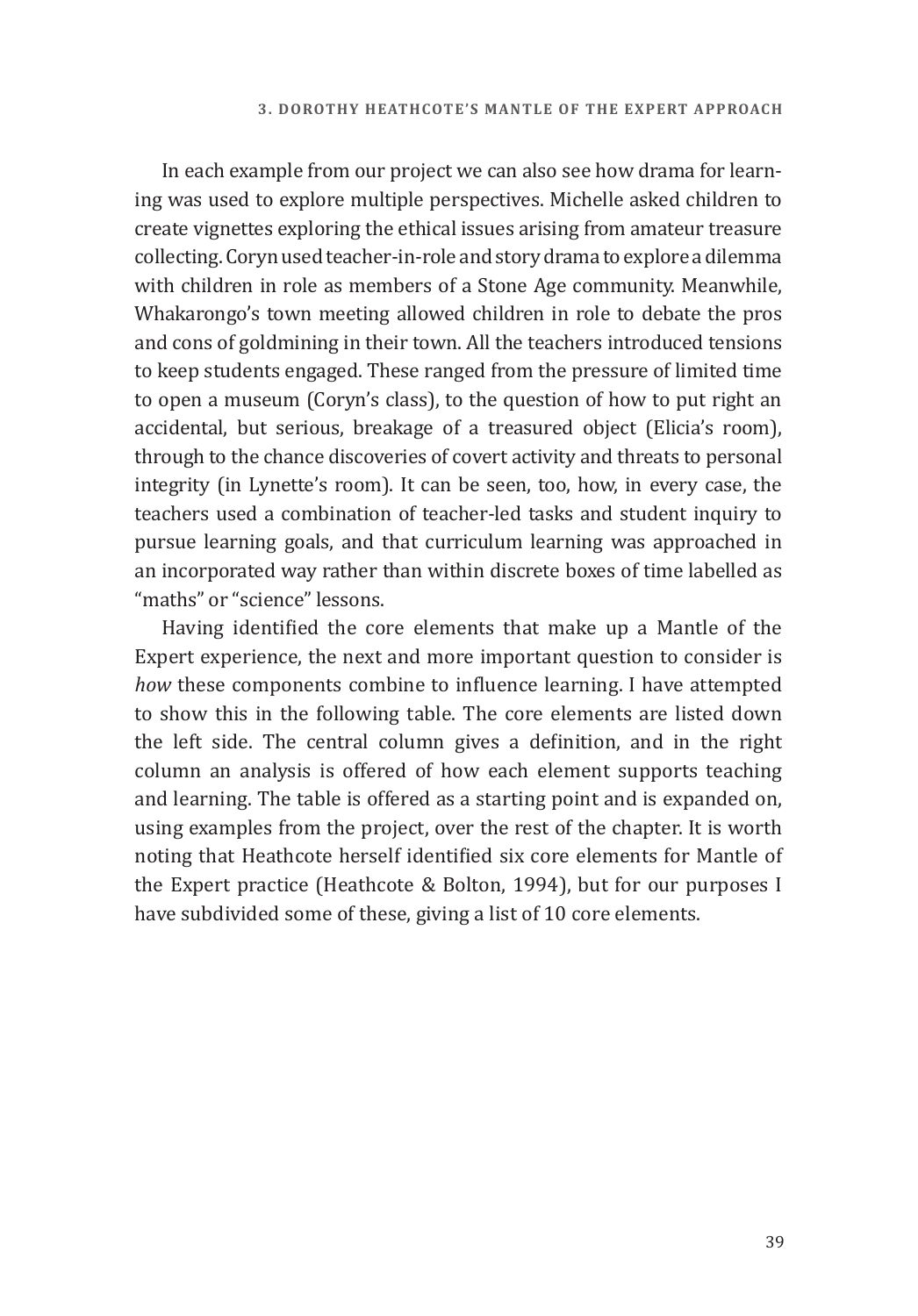| Core<br>element                                      | <b>Definition</b>                                                                                                                                                                                                                                 | What it means for the learning                                                                                                                                                                                                                                                                                                                                              |
|------------------------------------------------------|---------------------------------------------------------------------------------------------------------------------------------------------------------------------------------------------------------------------------------------------------|-----------------------------------------------------------------------------------------------------------------------------------------------------------------------------------------------------------------------------------------------------------------------------------------------------------------------------------------------------------------------------|
| Fictional<br>context                                 | The children and their teacher<br>agree to operate together in a<br>fictional context, using their<br>imaginations to "agree to see" or<br>"pretend" together.                                                                                    | A fictional context means:<br>learning tasks are both playful and<br>$\bullet$<br>serious<br>there is dual awareness of both<br>fictional and real worlds (metaxis)<br>safety is ensured-there are no real-<br>$\bullet$<br>world consequences<br>learning is not bound by real-world<br>$\bullet$<br>limitations (time, power, finance, age).                              |
| "Company",<br>"enterprise",<br>"responsible<br>team" | The children and their teacher<br>take on a collective identity<br>as members of a collaborative<br>enterprise or company.<br>Sometimes this may not be a fully<br>realised "company" but some<br>other "responsible team" with a<br>common goal. | Taking on a collective identity means:<br>learning in collaboration<br>$\bullet$<br>a shared sense of mission, values<br>$\bullet$<br>and morals (e.g., through a mission<br>statement)<br>a shared past history of excellence<br>$\bullet$<br>opportunities for kinaesthetic<br>$\bullet$<br>response (e.g., setting up office space)<br>a real-world context<br>$\bullet$ |
| Frame                                                | The enterprise or company is<br>"framed" as having a particular<br>specialism or point of view on<br>the issues being considered. Any<br>further roles adopted during the<br>drama are also "framed".                                             | being framed as a certain "kind" of<br>$\bullet$<br>company enhances collaboration and<br>builds shared perspectives<br>by framing roles, the teacher can<br>$\bullet$<br>increase or decrease the intensity<br>of the experience and explore from<br>a particular perspective (frame<br>distance).                                                                         |
| Commission                                           | The enterprise or company is<br>asked to undertake a particular<br>important job.                                                                                                                                                                 | The commission provides:<br>$\bullet$<br>clearly expressed long-term learning<br>goals-a shared purpose<br>an authentic bounded inquiry.<br>$\bullet$                                                                                                                                                                                                                       |
| Client                                               | The commission, or important<br>job, is for a very important<br>(fictional) client.                                                                                                                                                               | Involving a client means:<br>there is a clear purpose to the learning<br>$\bullet$<br>beyond "for the teacher" or "for its own<br>sake"<br>a real-world context, that is relevant<br>$\bullet$<br>but safe<br>high status, high stakes, high standards<br>having a sense of audience, which gives<br>$\bullet$<br>a sense of obligation.                                    |

Table 3.1 *Ten core elements of Mantle of the Expert*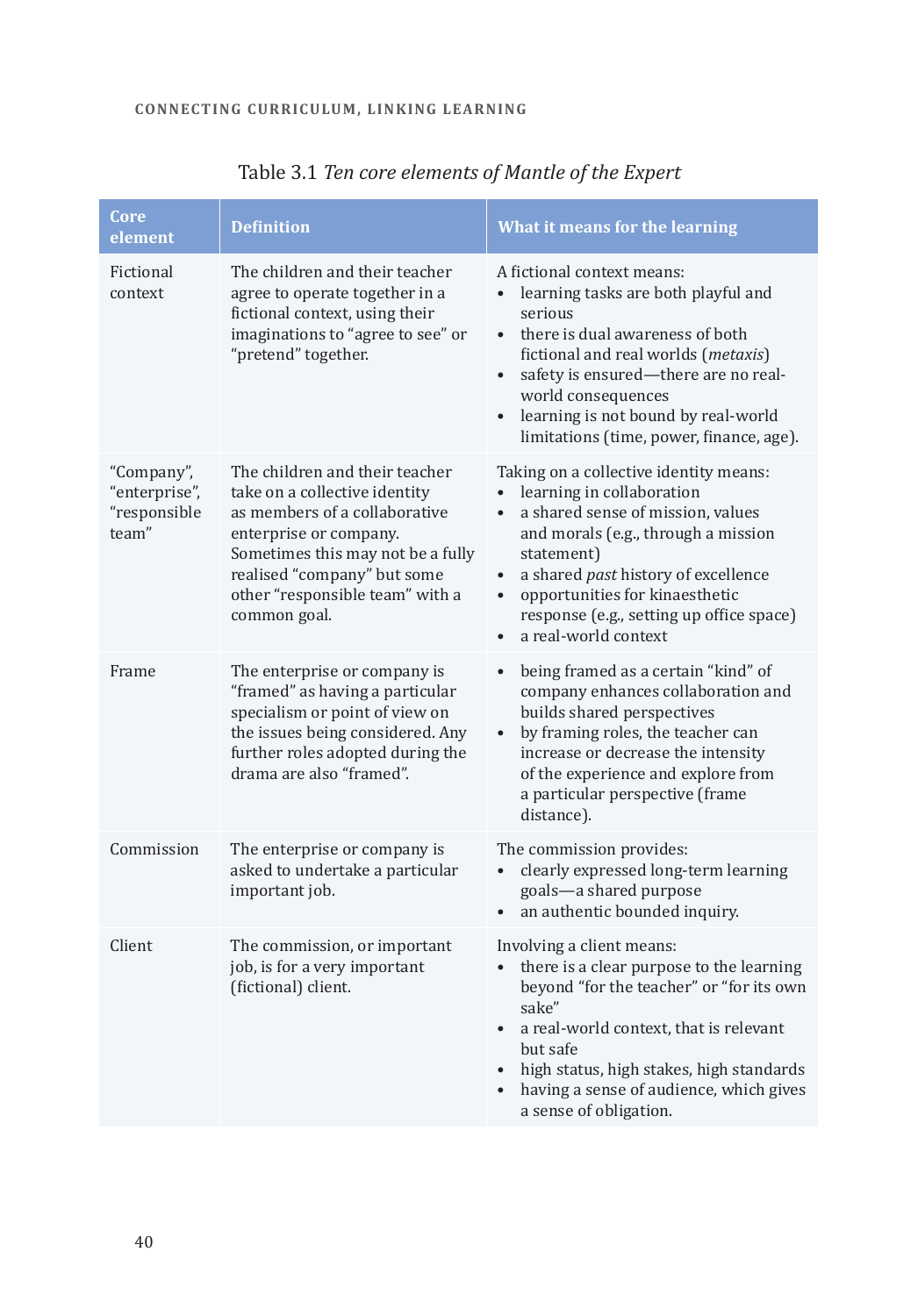#### **3. Dorothy Heathcote's Mantle of the Expert Approach**

| <b>Core</b><br>element                           | <b>Definition</b>                                                                                                                                                                                                                                                                                                                                                                                                                 | What it means for the learning                                                                                                                                                                                                                                                                                                                                                           |
|--------------------------------------------------|-----------------------------------------------------------------------------------------------------------------------------------------------------------------------------------------------------------------------------------------------------------------------------------------------------------------------------------------------------------------------------------------------------------------------------------|------------------------------------------------------------------------------------------------------------------------------------------------------------------------------------------------------------------------------------------------------------------------------------------------------------------------------------------------------------------------------------------|
| Curriculum<br>framed as<br>professional<br>tasks | The tasks the children carry out<br>in response to the commission<br>are both appropriate curriculum<br>tasks and professional tasks for<br>the company.                                                                                                                                                                                                                                                                          | Framing the curriculum as professional<br>tasks:<br>provides a real-world context<br>$\bullet$<br>gives an immediate purpose for<br>learning<br>involves an "incorporated" curriculum<br>$\bullet$<br>rather than discrete "subjects".                                                                                                                                                   |
| Powerful<br>repositioning                        | Children predominantly interact<br>as "themselves" within the<br>company, but they are positioned<br>as experts: people who have<br>been doing this a long time. The<br>teacher positions children as<br>knowledgeable and competent<br>colleagues.                                                                                                                                                                               | Power repositioning:<br>provides a shared sense of past<br>success, which increases group and<br>individual self-efficacy<br>involves high-status positioning-<br>$\bullet$<br>learners as experts<br>results in shifts in language register<br>$\bullet$<br>causes lasting shifts in the power<br>relationships between teacher and<br>student.                                         |
| Drama for<br>learning/<br>conventions            | Along with their ongoing roles<br>within the company, children<br>and their teacher explore the<br>perspectives of "others"-people<br>with alternative points of view<br>on the issues being explored.<br>Various "conventions of dramatic<br>action" are used by the teacher<br>to evoke these other roles.<br>Heathcote listed 33 conventions,<br>and others can also be used (see<br>http://www.mantleoftheexpert.<br>$com$ ). | Using drama for learning means:<br>multiple perspectives are explored<br>$\bullet$<br>an embracing of complexity/<br>$\bullet$<br>postmodernity<br>contesting binary/black-and-white<br>$\bullet$<br>thinking<br>exploring paradox and ambiguity<br>$\bullet$<br>taking an approach that is not<br>$\bullet$<br>necessarily linear<br>not necessarily employing<br>"naturalistic" drama. |
| Tensions                                         | The teacher plans for certain<br>obstacles or difficulties to arise<br>during the completion of the<br>commission. Often drama is used<br>to reveal these tensions.                                                                                                                                                                                                                                                               | Introducing tensions means:<br>embracing the complexity and<br>"messiness" of learning<br>providing authentic contexts for<br>$\bullet$<br>learning<br>engaging the children-maintaining<br>$\bullet$<br>their interest and intrigue<br>grappling and struggling, which<br>teaches resilience.                                                                                           |
| Reflection                                       | The teacher will allow times<br>(both within role and out of role)<br>for discussion and reflection on<br>the learning and the learning<br>process in multiple worlds.                                                                                                                                                                                                                                                            | Reflection involves:<br>meta-learning<br>$\bullet$<br>an awareness of multiple worlds<br>$\bullet$<br>(classroom, company, client, content),<br>which makes meta-awareness more<br>vivid.                                                                                                                                                                                                |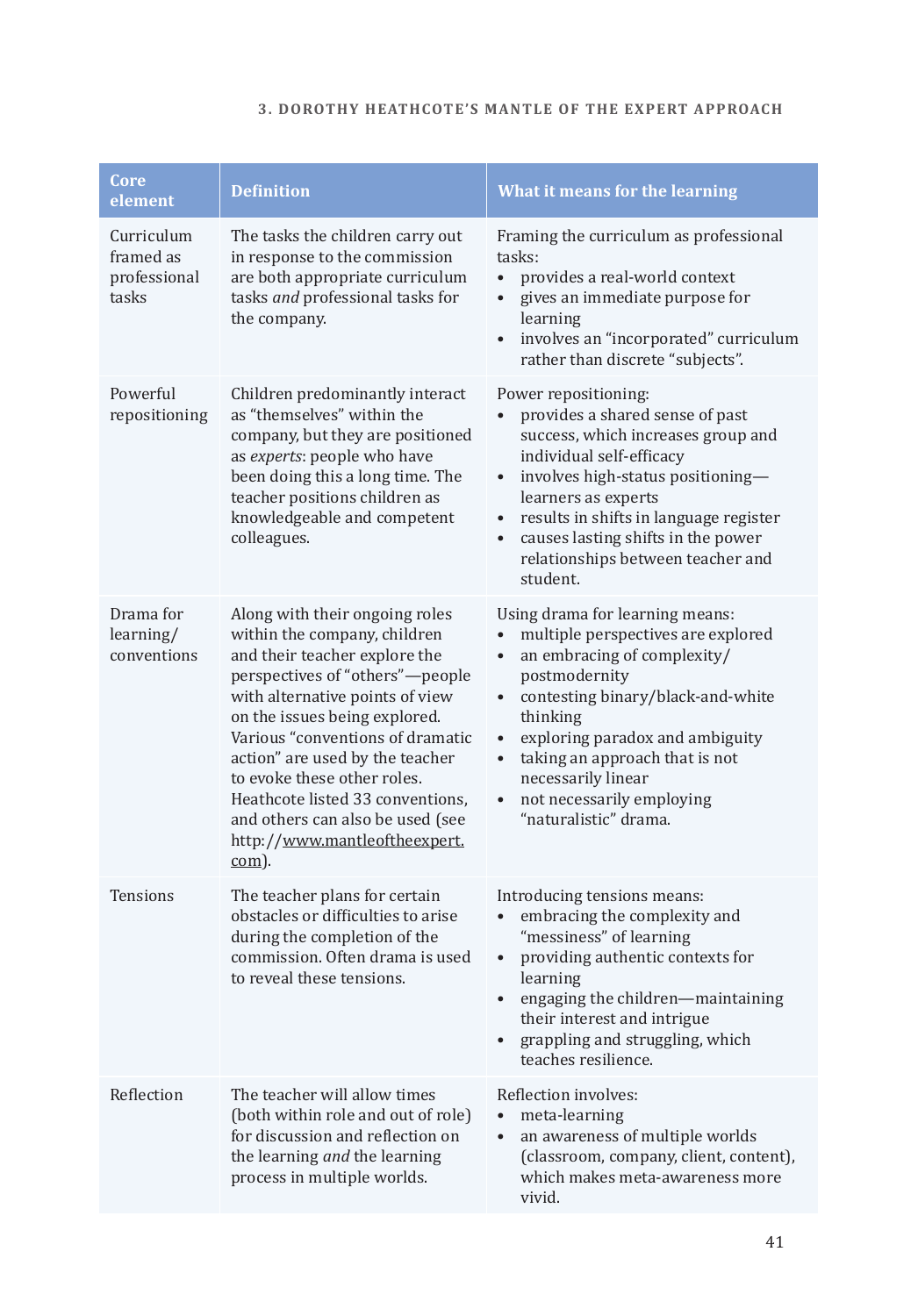### **Core element 1: The fiction**

Crucial to the operation of Mantle of the Expert is the fact that the children and teachers are operating in a fictional context. They do not form a company or responsible team in the real world, but operate in role, or at least in a shadow role (in that participants remain largely themselves but agree to act as if they were operating in the imagined context). The intention is not for students to get swept away in the imagined world, but rather to inhabit a state of *metaxis*, with an ongoing awareness of *both* the fictional world of the company and the ongoing social reality of their classroom (Boal, 1995; Edmiston, 2003).

During our project we saw evidence of children operating in a metaxical space, in which they remained aware of their ongoing identity as school children while responding as a member of the company. For example, in an interaction between classroom teacher Elicia and a child in her class, the child showed that he still saw her as "teacher" even as he was exploring his adult role: "Can you write how you spell 'established'? I want to say 'I helped established [*sic*] the company. I've been here 20 years'." As in this example, the fictional context allows the teacher and students to operate in a dual reality, where learning can be playful and serious, risky and safe, pretend and realistic. There are no real-world consequences for the actions students take, but there are plenty of realworld learnings.

### **Core element 2: The enterprise, company and responsible team**

For some, the language of the "company" or "enterprise" might evoke somewhat unwelcome associations with business and moneymaking. However, this is not how the concept operates in Mantle of the Expert. Here the notion is closer to the one explored by Czikszentmihalyi (2003) in his explorations of collaboration or "flow" in various settings where humans collaborate, including in business. The agreement to operate as a responsible team, company or enterprise allows participants in a Mantle of the Expert experience to enter a collaborative learning arrangement with a shared sense of purpose, a set of values (often written up as a "mission statement") and, crucially, a shared past in which each person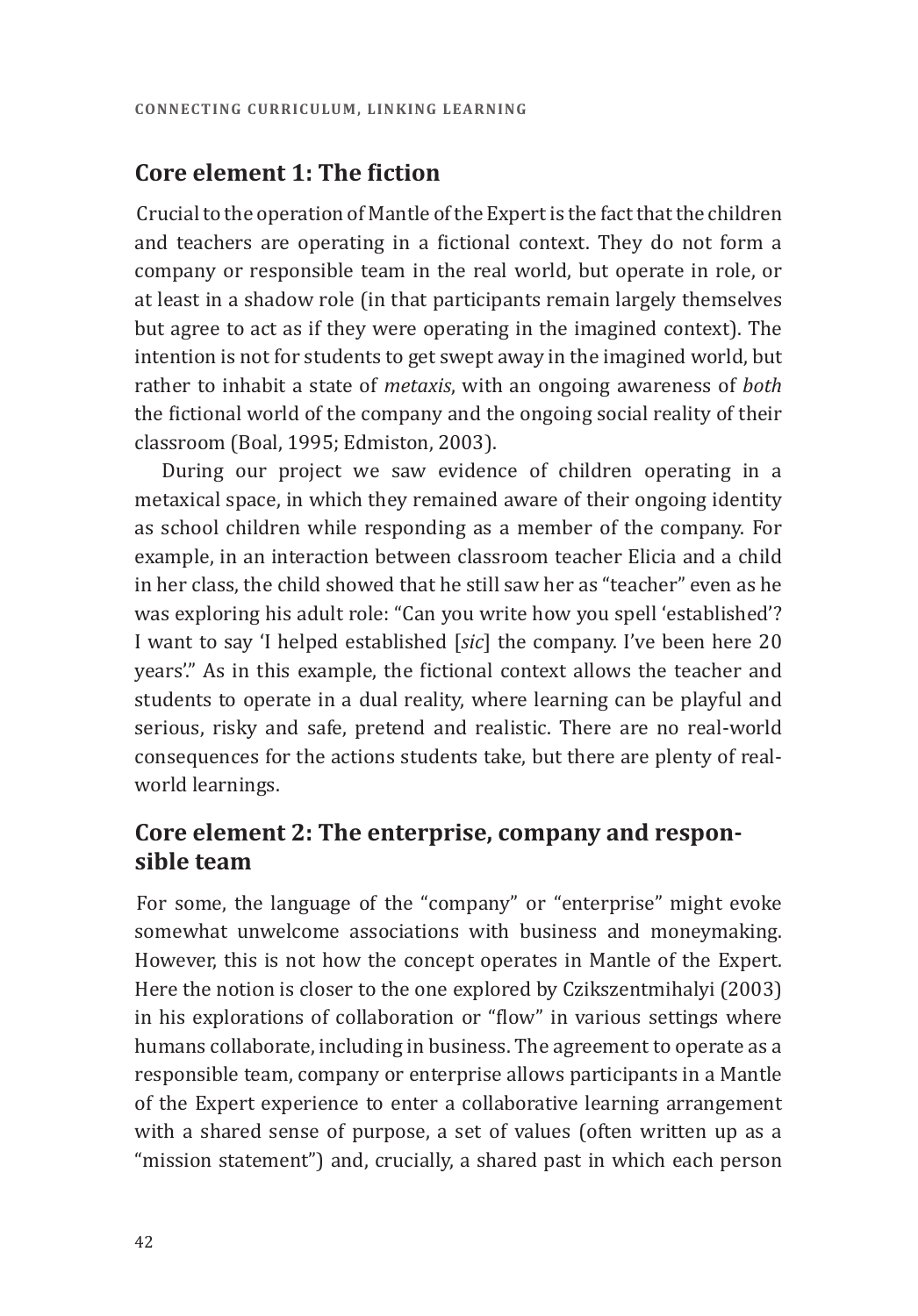imagines "We have done this kind of thing before". It is the sense of individual and group efficacy that arises from membership of the team that is of key importance here.

Within our project, teachers reported that working in a responsible team in this way seemed to facilitate the inclusion of peers. Children previously treated as outsiders seemed to be regarded by their peers as valued members of the company. In Lynette's words:

There seems to be a want to listen, and take on everyone's ideas. More able children lead the others, delegate and empower others to share their ideas. There's definitely more input from the children who are often disengaged.

Not every Mantle of the Expert experience involves adopting the identity of a full-blown company. Sometimes, particularly with younger children, a sense of being in a team is enough. However, the setting up of the company offices through things like defining the space, designing logos and organising communication systems is an opportunity for rich curriculum learning in itself, much of it kinaesthetic and tangible. Moreover, a full company identity can afford opportunities for teachers and students to adopt conventions of behaviour and speech that allow things to be organised and run in a formal, grown-up way (meetings, memos, pigeonholes and so on). Some teachers in our project found that they needed to remind children of the behaviour expected at board meetings, while for others, the shifts in behaviour seemed to happen as an automatic response to the repositioning. Teachers observed changes in body language, with students sitting "like adults", involving greater alertness, listening and turn-taking, along with more students opting to take notes during discussions.

### **Core element 3: Framing**

The concept of framing, though complex, is crucial to Mantle of the Expert. Heathcote developed the concept after reading the sociological writings of Erving Goffman, who used the idea of "frame" to refer to the range of available viewpoints, or sense-making "frames", that humans inevitably bring to any social situation (Goffman, 1986). Heathcote recognised that by putting students into role, the teacher is also asking them to adopt a point of view, or "frame of reference", and suggested that a skilled teacher could plan to take this into account.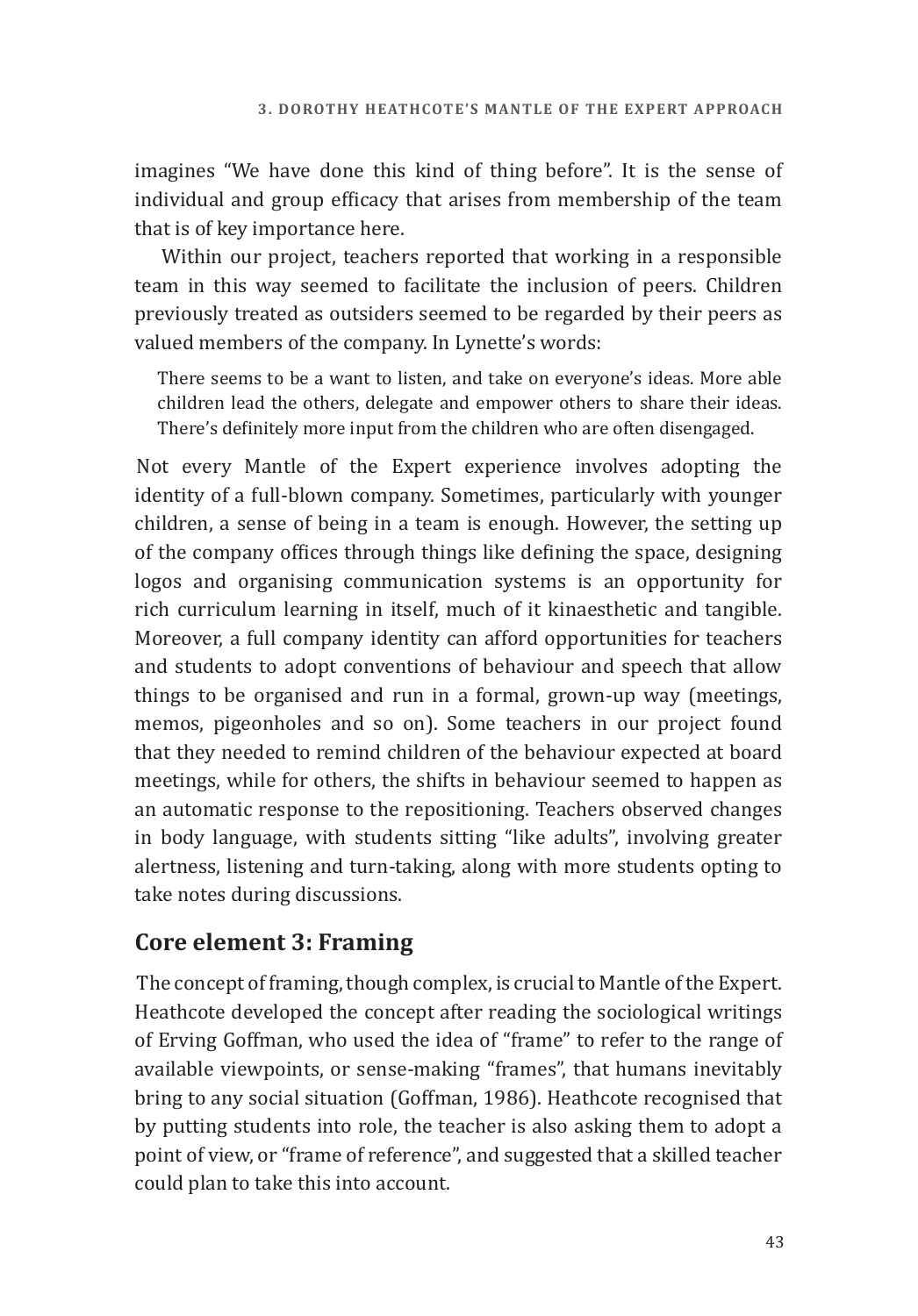We can see how this was done in our project. For example, Lynette's students were not simply "documentary makers" but were framed as researchers with a particular dedication to telling the truth and dealing with difficult issues. This frame was established through clues, including letters from past clients and award citations. Having framed the students' role in this way early on, the teachers were later able to plan tensions that put this identity to the test. Another way teachers can manipulate the frame is to plan ways that increase or decrease the intensity of students' emotional relationship to the material. For example, in Coryn's classroom, students dealt with the world of the Stone Age through very different frames and with very different emotional involvement. As museum curators, they were distanced from the material in time and relationship. In contrast, during the episode where they took on roles as members of the community offering advice to the trainee shaman, students were taken right into the action, which increased the intensity of their personal emotional investment in the material. Such varied uses of the frame provide multiple learning opportunities within the same study.

#### **Core element 4: The commission**

The fourth core element of Mantle of the Expert is the presence of a specific commission that the enterprise, or team, is asked to undertake. The commission is generally delivered to the team a short while into the Mantle of the Expert unit, after the teacher has spent some time first building belief in the fictional enterprise. In all the examples in our research project the commission was delivered in the form of a letter. The advantage of this format for teachers and students is that the commission letter can clearly express the learning goals and set parameters for the experience. Unlike open-ended inquiry, where the teacher will support the student to go in his or her own direction, the teacher in Mantle of the Expert has a document that sets out shared goals and clear limits for the unit.

Although the students are aware that the commission is a planning device produced by the teacher, there is nonetheless a sense of being accountable to (and limited by) an "external" request. The commission has a contractual element, in that students will respond formally to it and will refer back to it for requirements. Many important learning opportunities arise from negotiating the commission. For example, in the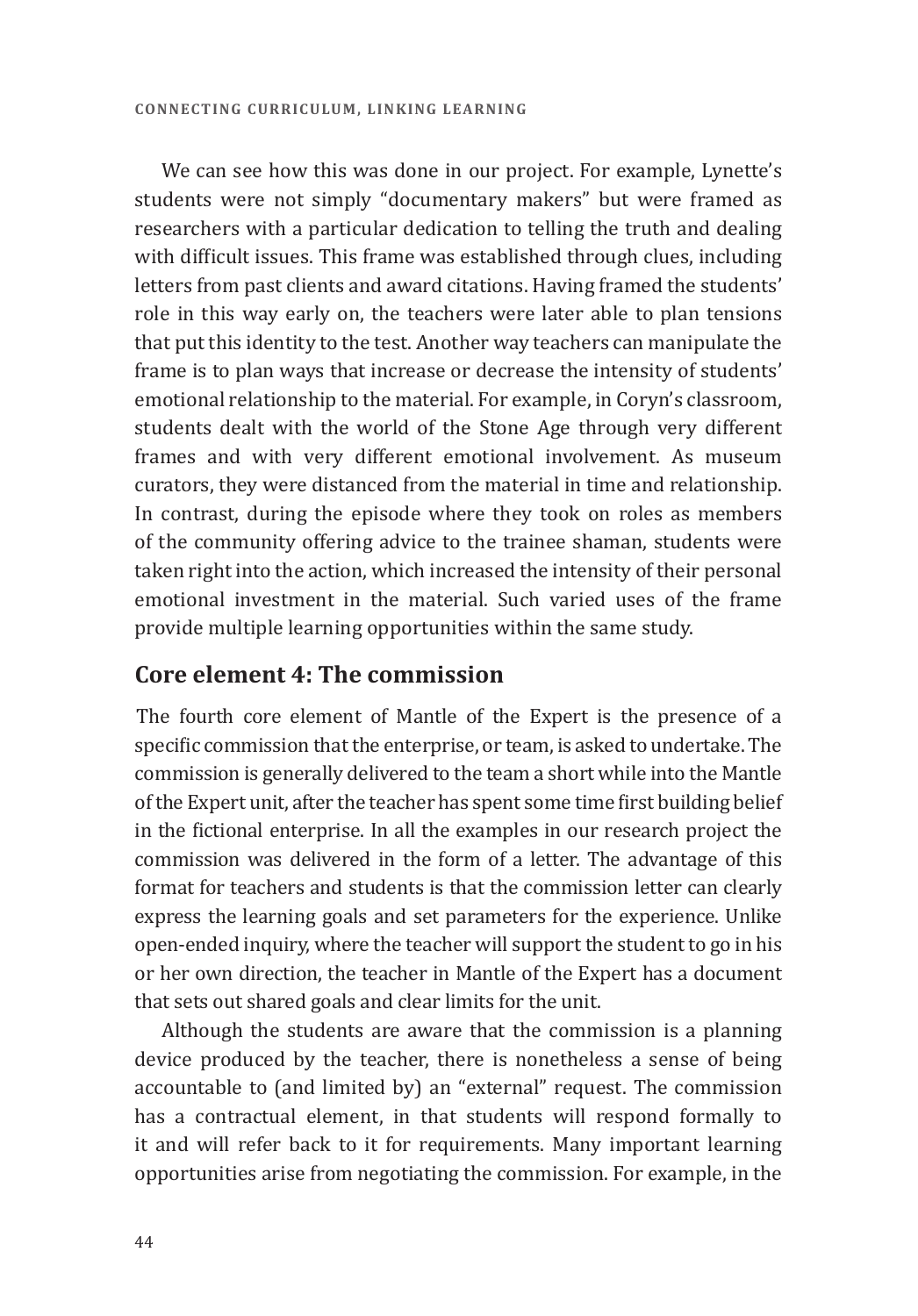case of Lynette's classroom, the students became concerned that they would not be able to fulfil the original specifications of the commission, so they requested a renegotiation of terms. This required formal letter writing and taking responsibility for time frames and standards.

## **Core element 5: The client**

Associated with the commission, another important aspect of the Mantle of the Expert approach is the sense of working for an important (but fictional) client. The client is generally portrayed as someone of high status who expects top standards. For example, in Elicia's classroom, the client was a local preservation society, while in Whakarongo's class the commission came from a family of land owners. Evoking these external figures gives a clear purpose to the learning beyond doing what the teacher says or picking up skills that may be useful one day. The presence of the client gives us a clear sense of who we are working for (and "we" in this case includes the teacher). The teacher can also use role conventions to bring the client in to the classroom to check in on progress, or to attend a presentation at the end of the project. The client, then, supplies the sense of an audience to enhance the intrinsic motivation for learning that other elements can produce.

## **Core element 6: Curriculum tasks framed as professional tasks**

Having established the enterprise, and having received a commission from a client, a range of tasks will naturally suggest themselves. In the case of the Years 5/6 museum curators in Coryn's class, for example, once the commission for the interactive museum exhibit had been received, there were endless curriculum possibilities: responding in writing to the commission; carrying out research into an aspect of Stone Age life; designing and testing interactive features of the exhibit; constructing signage; advertising; budgeting; catering for visitors; and so on. In our project, teachers found this aspect of curriculum planning a relief: instead of having to try to find ways to bring real-world contexts into their teaching, they now had a real-world context out of which curriculum tasks seemed to fall quite naturally. As Heathcote put it, "The teacher can trust any Mantle to take them to curriculum" (Heathcote, n.d. b). The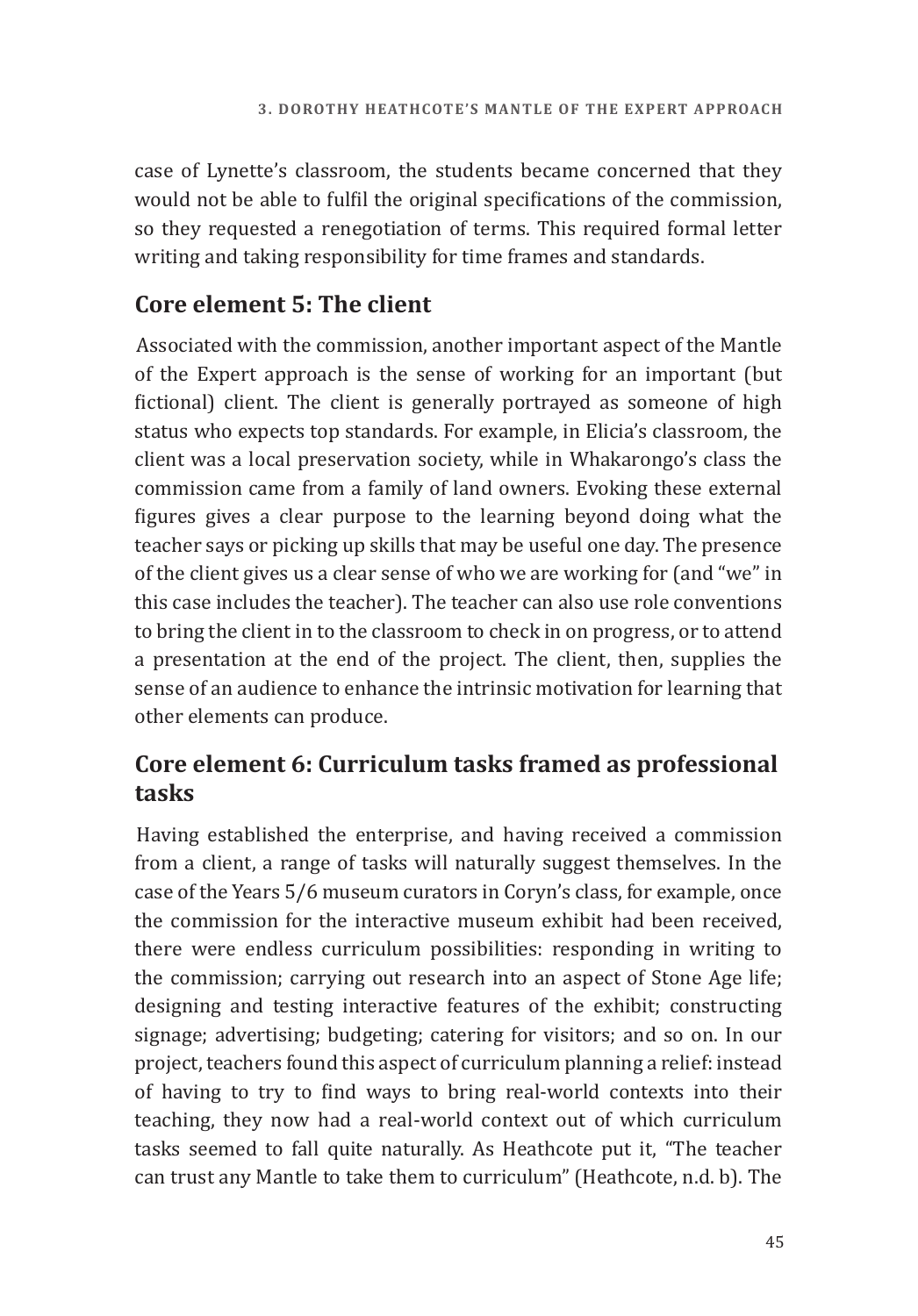challenge is to ensure the learning experiences arising are appropriate to the curriculum level and have the same integrity as traditional standalone tasks. As one teacher put it, "they still need to do the maths and the literacy". This is where careful teacher planning is needed.

In our project, teachers found it helpful to mix periods of studentled inquiry with teacher-led tasks. Ideally, in Mantle of the Expert, even during the teacher-led tasks teachers will avoid telling the students things, but instead look to support students to discover understandings for themselves. At the same time, Heathcote herself acknowledged that, from time to time, straight teaching has its place in Mantle of the Expert (Heathcote, n.d a). A useful strategy developed by some teachers in our project was to frame traditional teaching episodes as professional development for the company. In several cases, this was provided by a real-world expert such as a professional artist or designer coming in to the company to offer professional development.

Perhaps the most important aspect of planning tasks for Mantle of the Expert is that everything the students are asked to do should have relevance to their identity as professionals. Nothing is asked of the students unless it serves the purpose for which they are working. This is where Mantle of the Expert differs from many typical lessons, where students might be asked to carry out a piece of writing "because we are learning about persuasive writing". Here, instead, the persuasive writing has a purpose within the fictional context. For example, in Whakarongo's room, students constructed arguments for and against a proposed goldmine development, while in Lynette's room children wrote at length in an attempt to balance the two contrasting sides of the Kaimanawa horse debate.

Sequencing of tasks within Mantle of the Expert is a balance of teacherdirected planning and emergent inquiry. Sometimes the teacher will take the learning in a particular direction to fulfil a preplanned intention or to lead into a particular task they want the children to undertake. At other times the teacher might respond to quite unexpected directions emerging from the work. For teachers who like to be thoroughly planned in advance, the more flexible aspects can be a challenge. One of the teachers in the project, Lynette, admits that she struggled with emergent inquiry at first, but ultimately found it empowering: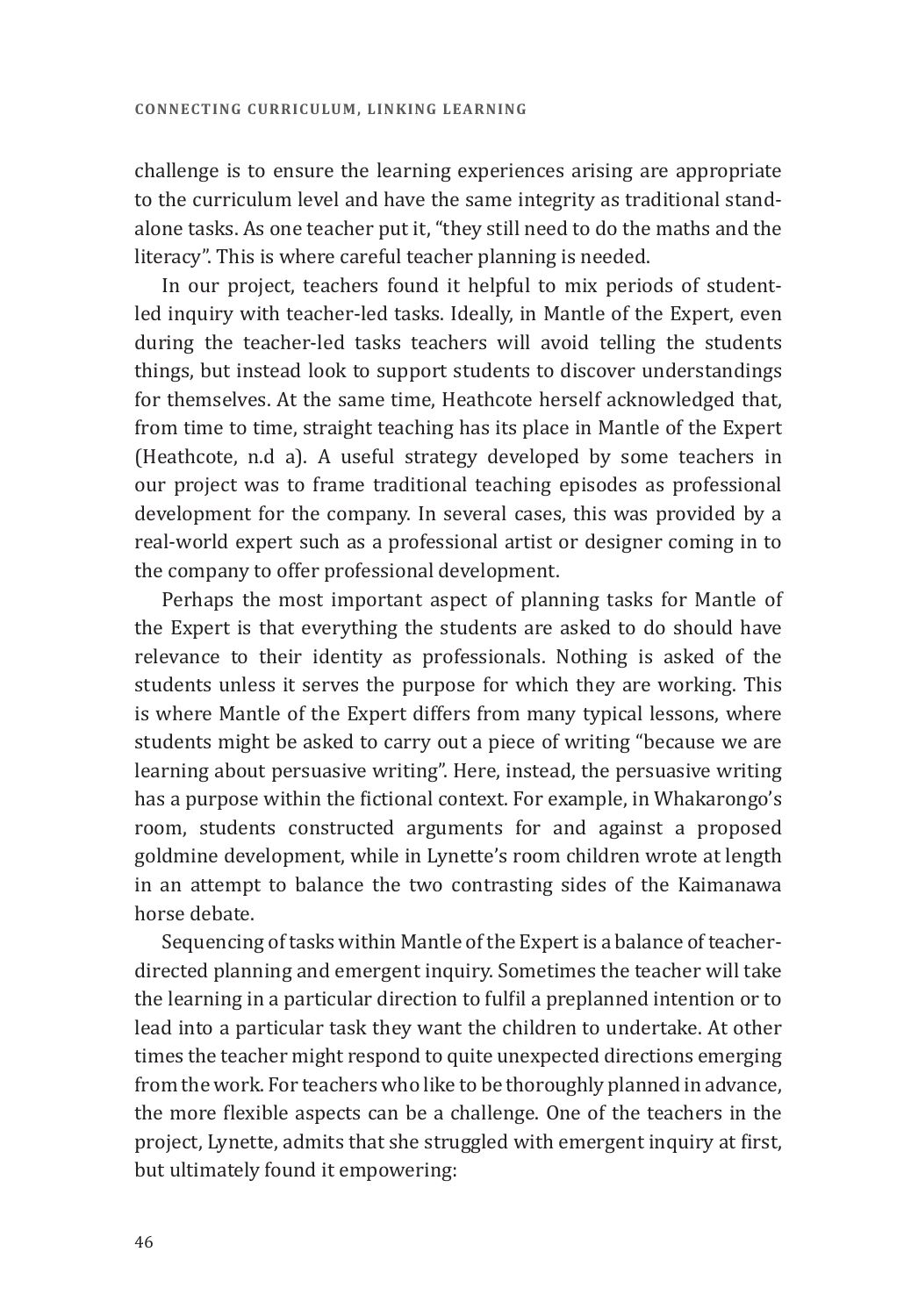For teachers starting out the scary thing is you feel you are not owning it—you don't know where you are going next. Every day after school I'd be thinking 'Where are we going next?' But it's actually great … Or to put it another way, you are owning it *more*—you are right inside it. You become more caught up in it. I think that's the beauty of it.

The important challenge for teachers, of course, is to ensure the children themselves understand the direction of the experience and are not confused by shifts in direction. Elicia found that "storying" the emergent adventure on the classroom walls was a very useful device, while other teachers made use of class blogs for a similar purpose. One challenge experienced by several teachers in our project was how to work with children who had missed out on part of the Mantle of the Expert experience. This seemed particularly difficult where children missed early stages of the programme and had not been part of the co-construction of the company identity.

## **Core element 7: Conscious repositioning of students**

Issues of power and positioning are absolutely pivotal to Mantle of the Expert. The way children are invited to take on roles, and the ways these roles are framed, leads to a conscious repositioning of relationships and an attempt to shift the way power operates within the classroom. First of all the children are repositioned as members of the team or company. It is important to note that while in role in the company, students are not expected to take on a character any different from their own. Though some teachers in our project favoured the use of name tags with made-up names, this is not necessary: children are essentially playing themselves but adopting the position of experienced professionals in a particular field. The most important aspect of the company or team role is the way the students are positioned—by the teacher and the other students as both competent and experienced. The aim of this repositioning is to prime the students' and the teacher's attitude so that they encounter new learnings and new knowledge from a place of self-efficacy. Learning is presented as a growing-on of existing expertise rather than as a leap into unknown territory. This is one of the most subtle, and yet most fundamental, cornerstones of Mantle of the Expert teaching.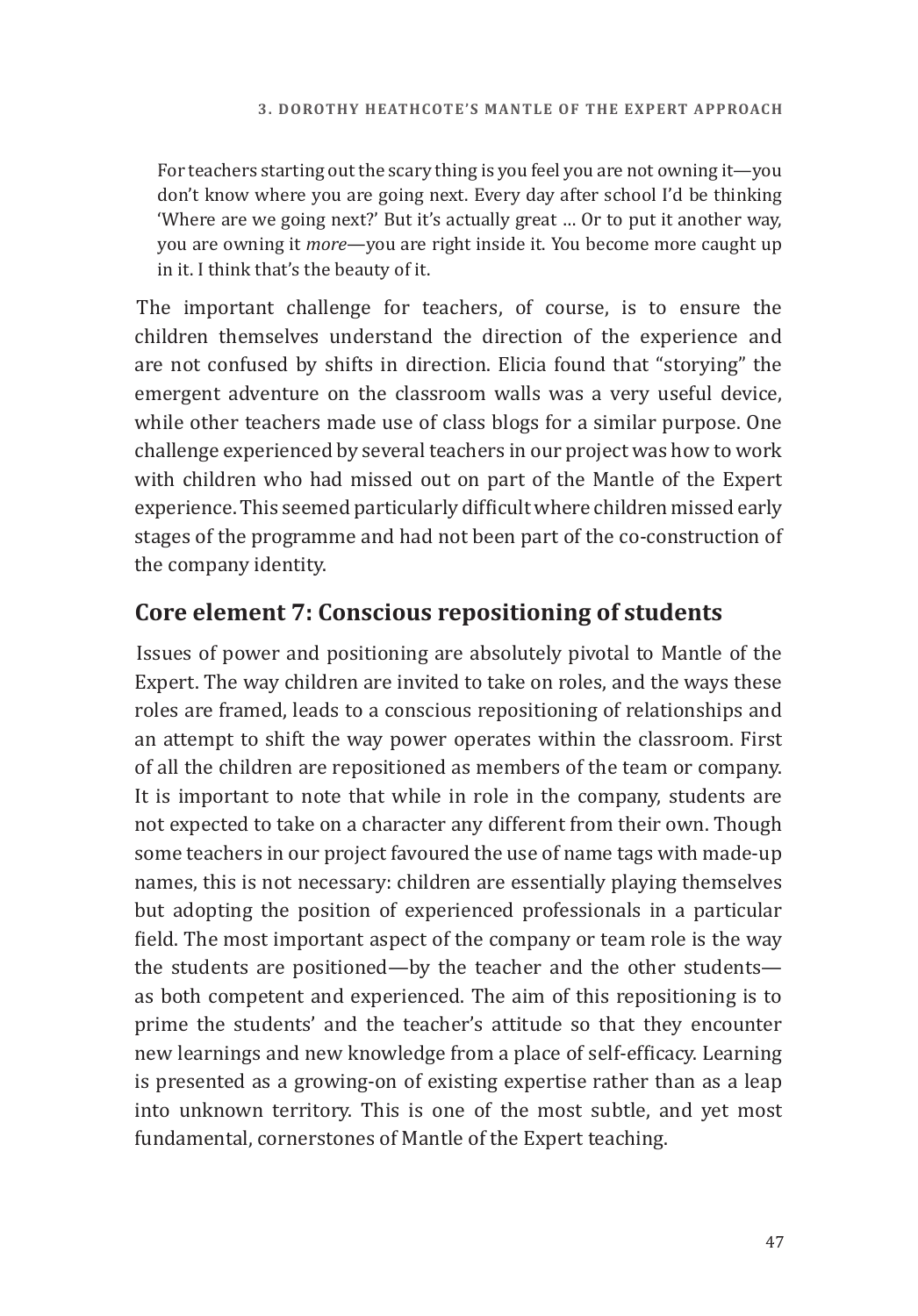Teachers involved in our research noticed a difference in student self-efficacy, which they attributed to this repositioning of students. As Lynette put it, "The drama put them 'up there', and they wanted to remain." Teachers also reported that this sense of self-efficacy seemed to persist beyond the intervention. Several weeks after the end of the Mantle of the Expert experience, teachers felt that children were still interacting with each other, and the teacher, from this position of competence. Children, too, noted the lasting shift in relationship that occurred through working in Mantle of the Expert, as in this quote from a child in Lynette's class:

MOTE [Mantle of the Expert] gave Room 10 a chance to be 'adults' ... It was really interesting to discuss and be with people in the class when they are being 'adults' because it was very different than when we are doing work normally. Because everyone is treated equally it is amazing when children and teachers alike all come together to work.

Though more research is needed into the effects of repositioning on student achievement in the context of Mantle of the Expert, other studies have been carried out in which repositioning of subjects has been found to significantly improve achievement (e.g., Kahnemann, 2012).

The repositioning of students in a Mantle of the Expert classroom is made manifest in a number of ways. For example, Elicia experimented with alternatives to the classroom tradition of putting up your hand. Several of the teachers reorganised the space to reflect the equality of teachers and students during meetings (sitting on chairs rather than the floor, rotating the position of "chair" for the meetings, using pigeonholes or memos to share important information). Perhaps the most obvious way of signalling a shift in agency is through the teacher's talk, and indeed our researchers saw teachers shifting to a quite different register when speaking to the students in role as experts.

More important than any of these outward indicators of power shifting is the underlying shift in attitude that is required, as Elicia describes here:

It's really easy when teaching to think you've handed the power over but that can be a trap. There's a difference between saying 'Here you have my permission to take some power now' and the kids understanding the power they already have within them. The kind of thing I'm talking about here is something I've only noticed within a mantle. It's not a sudden shift or a gift from the teacher. It's a subtle process of growing into status. It is evidenced in their body language and their side conversations with you and with each other.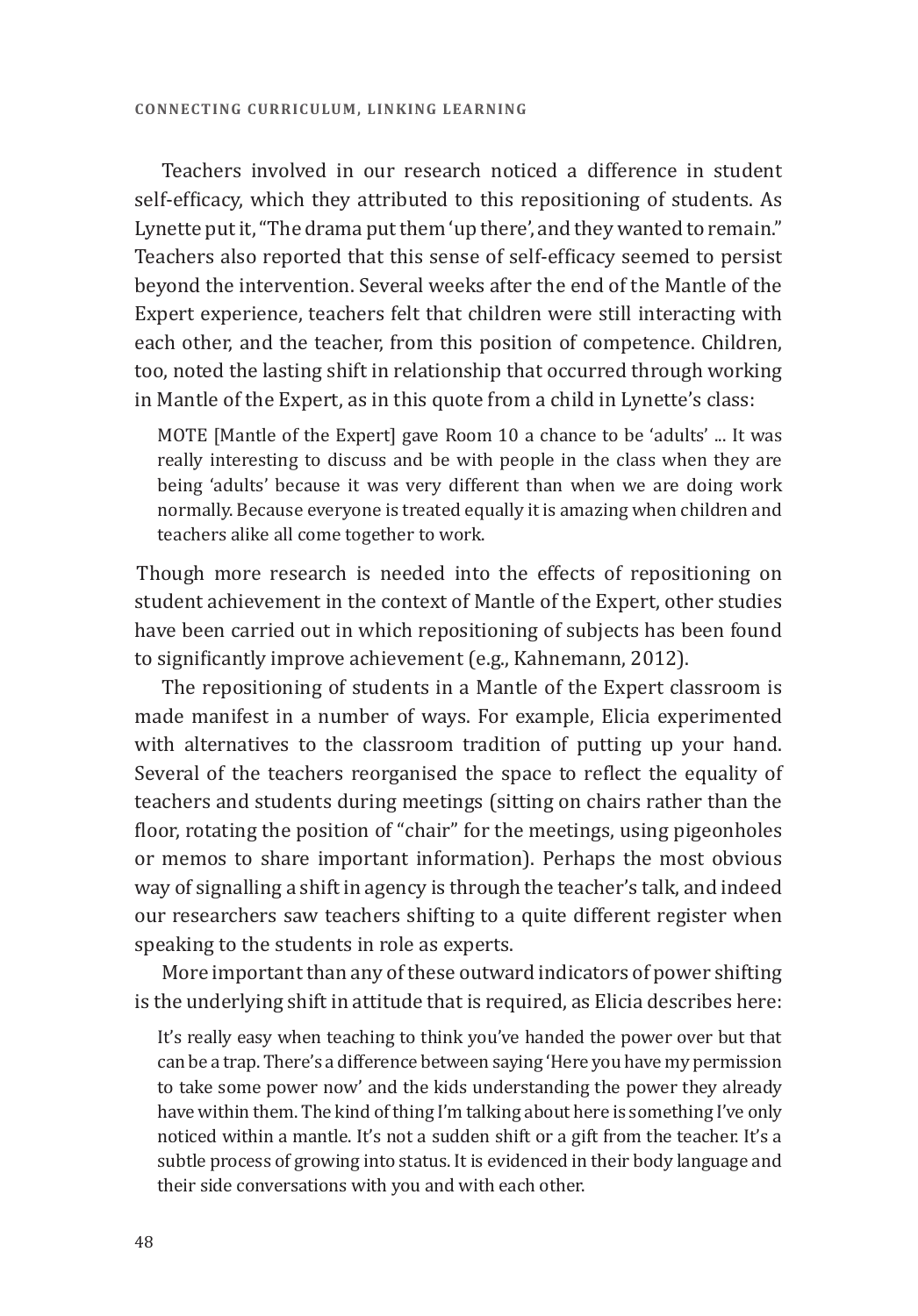This fundamental shift in attitude is not always an easy move for teachers to make because it does imply a ceding of agency in a situation where most teachers are very concerned with managing and controlling the class.

Another reason why the repositioning of students may be challenging for some teachers is that it has quasi-political overtones, to do with shifting the underlying locus of power within the classroom, the school and even the wider world. Brian Edmiston expresses this very well:

One of the core reasons why as a teacher I use drama is because when we create an imagined world, we can imagine that we frame events differently so that our power and authority relationships are changed. A long-term aim of mine as a teacher is as much as possible to share power and authority with students. I want students to have more opportunities to use words and deeds to act appropriately but in ways that are often not sanctioned in classrooms.

Additionally I hope that students' sense of their personal and shared authority will become more secure and more extended while at the same time more aware of others' authority. I want a culture to develop that is more egalitarian than most students expect walking into the room. (Edmiston, 2003, p. 225)

As Edmiston's words imply, the reconceptualising of children that occurs within Mantle of the Expert is, for many teachers, part of a deliberate attempt to reconceptualise young people within the real world. For many teachers, using Mantle of the Expert is not using an approach so much as adopting a world view.

## **Core element 8: Drama for learning**

Along with the roles set up within the company or team, the teacher using Mantle of the Expert will plan additional role-based activities so that children have the chance to explore different points of view on the issues being explored. For example, in Michelle's classroom the students (in company role as cave experts) were invited to step into the past and role-play a moment in the lives of the earliest dwellers in the cave. An important artefact from this episode (an arrowhead, lovingly carved) was then shown, in another episode, being handled disrespectfully by a modern-day visitor. In Lynette's room children had the opportunity to take on roles as protesters, police officers and even horses as they explored the different perspectives on the issue of the Kaimanawa horses.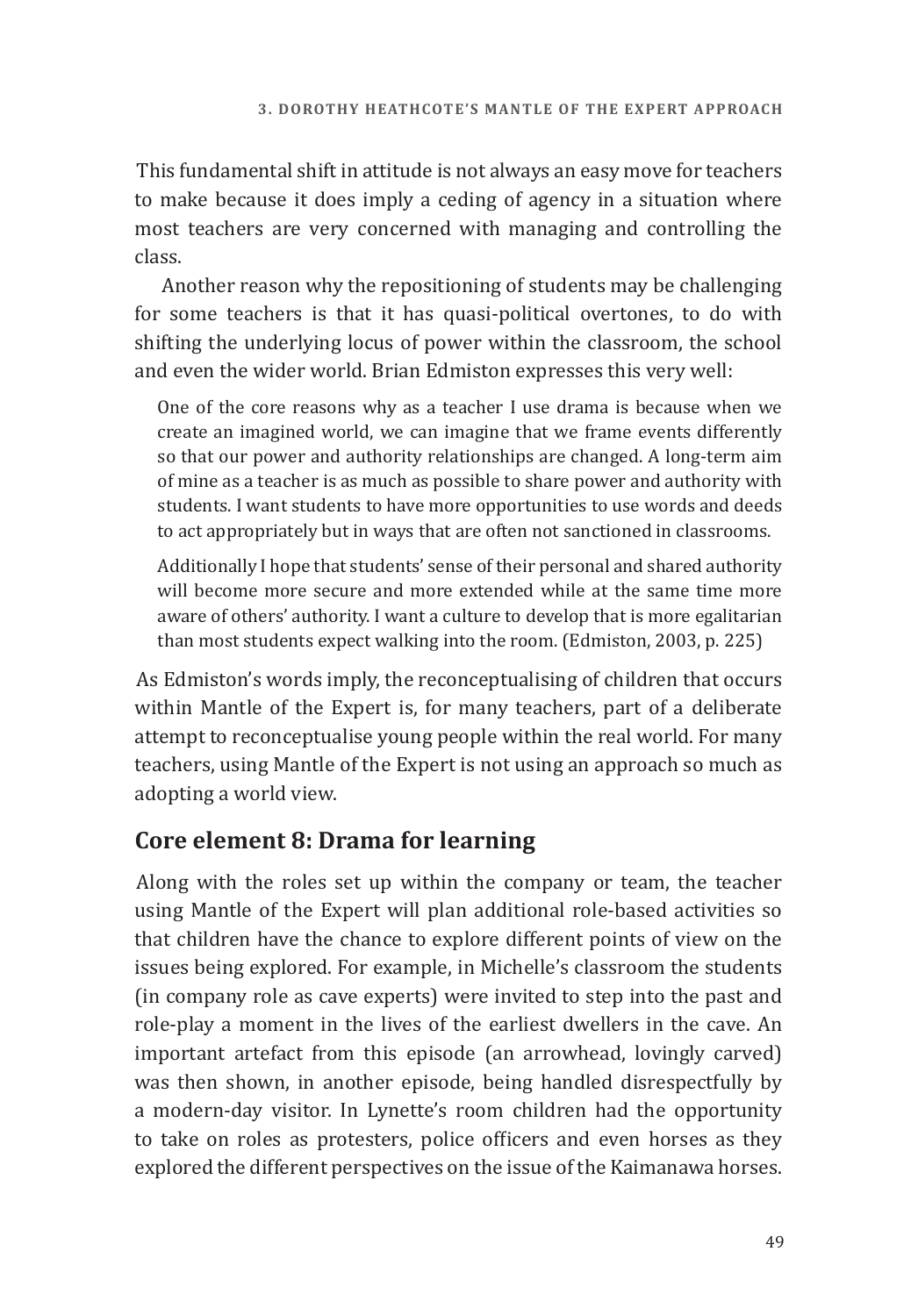Dramatic role-taking permits the exploration of multiple viewpoints by giving students the opportunity to "walk in the shoes" of people other than themselves. It even moves them beyond their responses as experts within the company. The adopting of multiple perspectives strengthens the children's reflective discussion and supports them to realise that there are multiple possible answers to any given issue.

Heathcote has identified 33 different drama conventions that can be utilised to deepen role-taking, so that students can not only walk in the shoes of someone else but might also speak their thoughts, write their words, ask or respond to questions, engage in dialogue with another and so on (see role conventions at http://www.mantleoftheexpert.com). In our project, the teachers were more familiar with the process drama conventions as identified in *The New Zealand Curriculum* (for example, freeze frame, hotseating, spoken thoughts) and so tended to make use of these (Ministry of Education, 2000, pp. 48−49).

It is not only the children who can take multiple roles within a dramafor-learning segment of a Mantle of the Expert experience. The teacher can also take on different identities through teaching in role. The teacher can choose from a variety of different status positions and so utilise their role-taking for a number of different purposes (Edmiston, 2003). Within our project, teachers adopted roles in order to bring information to the team, represent a point of view, issue a challenge or introduce a new problem. For example, Coryn took on the role of village elder during a drama-for-learning episode in her class. She evoked an atmosphere of respect and seriousness while the children in role as people of the village discussed whether a young woman from the village should become a shaman or stay with her family. Elicia took on the role of Joseph Banks, the botanist who travelled with James Cook, to describe to the archaeology team the way New Zealand looked and sounded when he first arrived, and to ask for their help in reproducing the lost pages of his sketchbook. Some teachers in this project were more comfortable relying on more experienced teachers to take on the roles in their classrooms and invited outside teachers in as in-role visitors. It may be worth mentioning, too, that in this project the researchers also took on roles at times, including one researcher going into role as an apprentice to hold learning conversations with the children as they taught her the ropes in the company.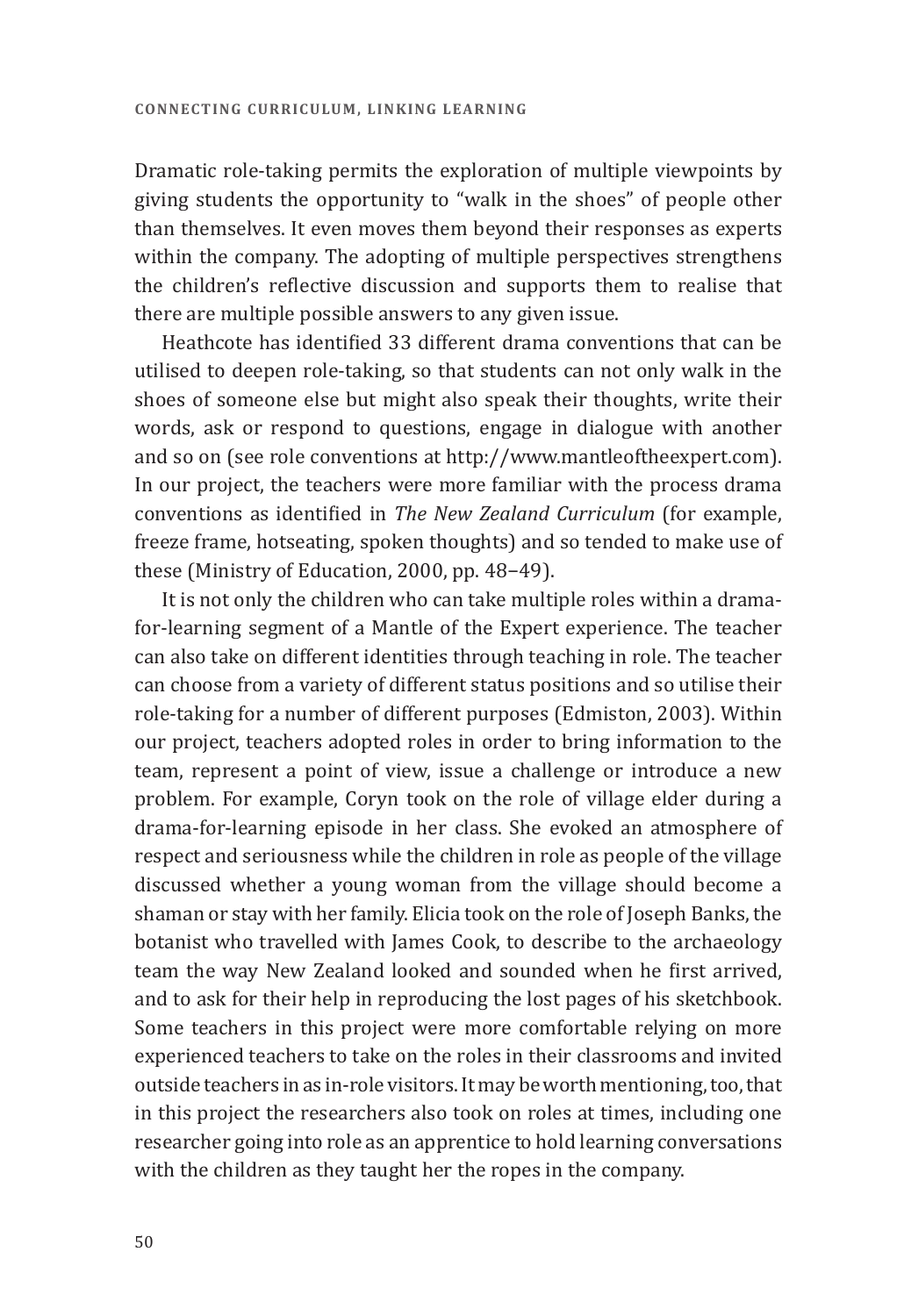There is insufficient space here to describe the many benefits for learning that arise from role-taking. However, one of the key benefits is the capacity to explore multiple perspectives and the breaking down of binary black-and-white thinking that results. In drama we are not bound by one identity (we can walk in different shoes and see the issue through other people's eyes). Nor are we bound by time (we can see the same moment over and over, change it or play out several possibilities at once). We are not bound by conventions of social behaviour (we can shift the conventions to play a moment naturalistically, melodramatically or in a range of different ways). Nor are we bound by rules of nature or physics (we can hear people's thoughts, see through walls or invoke a magic potion to force someone to speak the truth). Far from being "just" pretend, drama is an emancipatory device that frees its participants from the constraints of reality. Drama encourages an embracing of complexity by acknowledging and embodying multiple "truths". This was illustrated within our project when one of the children in Lynette's class, grappling with how to portray both sides of the Kaimanawa horse issue, stated, "I don't think there *is* such a thing as one truth." One wonders whether he could have reached such a conclusion without having engaged with all the different stakeholders through drama. In the broadest sense, then, drama offers children access to a post-structuralist view of reality, with its inherent openness to multiple perspectives. As O'Neill has pointed out, process drama's postmodern, fragmented, nonlinear way of presenting the world also aligns it with developments in contemporary theatre performers (O'Neill, 1995, p. xvii).

#### **Core element 9: Tensions**

Whether in the theatre, television or children's socio-dramatic play, all effective drama relies on tension. The same is true in classroom drama, where, as Heathcote puts it, "the teacher puts the tension in and the rest follows" (quoted in Smedley, 1971). Throughout a Mantle of the Expert experience, then, the teacher will plan for certain obstacles or difficulties to arise. To help in planning for these tensions, Heathcote offers a taxonomy of 12 levels of tensions, which outlines the different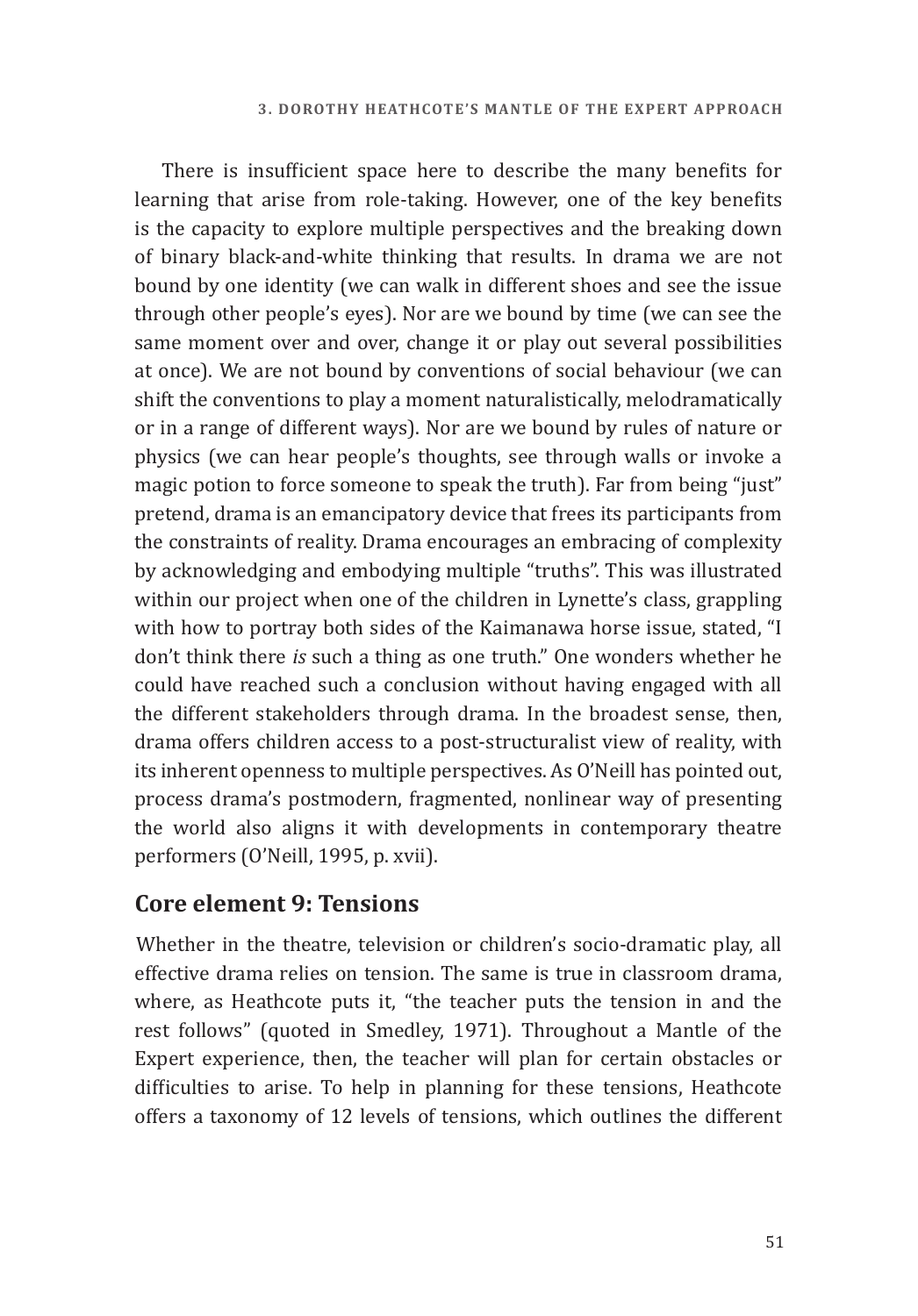qualities, or intensity, of each tension.1 At level 1 of the scale, the teacher might evoke a vague sense of tension by implying someone is watching or scrutinising the company. A slightly more intense tension can be conjured up through pressure of time (level 7 on the scale). At the very top of the list comes "loss of faith in some companions". Here the teacher might plan an episode in which someone in the company (a fictional "other", of course, not one of the actual children) has carried out their work inadequately. As well as ongoing "productive" tensions, the teacher may plan to introduce a particularly challenging "key tension" that really tests the mettle of the company. For example, in the case of the documentary makers in Lynette's class, a serious case of subterfuge was uncovered and the members of the company were placed in an ethical dilemma about whether they should report it and thereby betray a friend.

Using tensions like this serves a number of purposes. First of all, tensions or problems are a part of life, so by introducing them the teacher can offer authentic contexts for learning in which learning is complex and messy and not overly simplified. Second, tensions help maintain a sense of interest and intrigue in the drama. Children become accustomed to the fact that twists and turns are to be expected, and this builds their engagement in learning and makes it fun. Third, and significantly, tensions mean that children have to "grapple" in order to learn. They are not simply given expert status in an empty way, but are encouraged to earn and justify that position. The skills, understanding and attitudes that have been so carefully set up in the early stages of the drama (through the timeline, mission statement, profiles, etc.) are tested through the tensions, challenging the child to defend their point of view and operate from that heightened state of agency. The mantle of expertise is not given, but earned and worked for in a gradual and authentic way.

### **Core element 10: Reflection**

A final, but crucial, element of Mantle of the Expert is reflection. The teacher will allow times (both inside and outside the fictional frame) for participants to engage in discussion and reflection on the learning that is taking place. The dual realities operating within the Mantle of the

<sup>1</sup> See http://www.mantleoftheexpert.com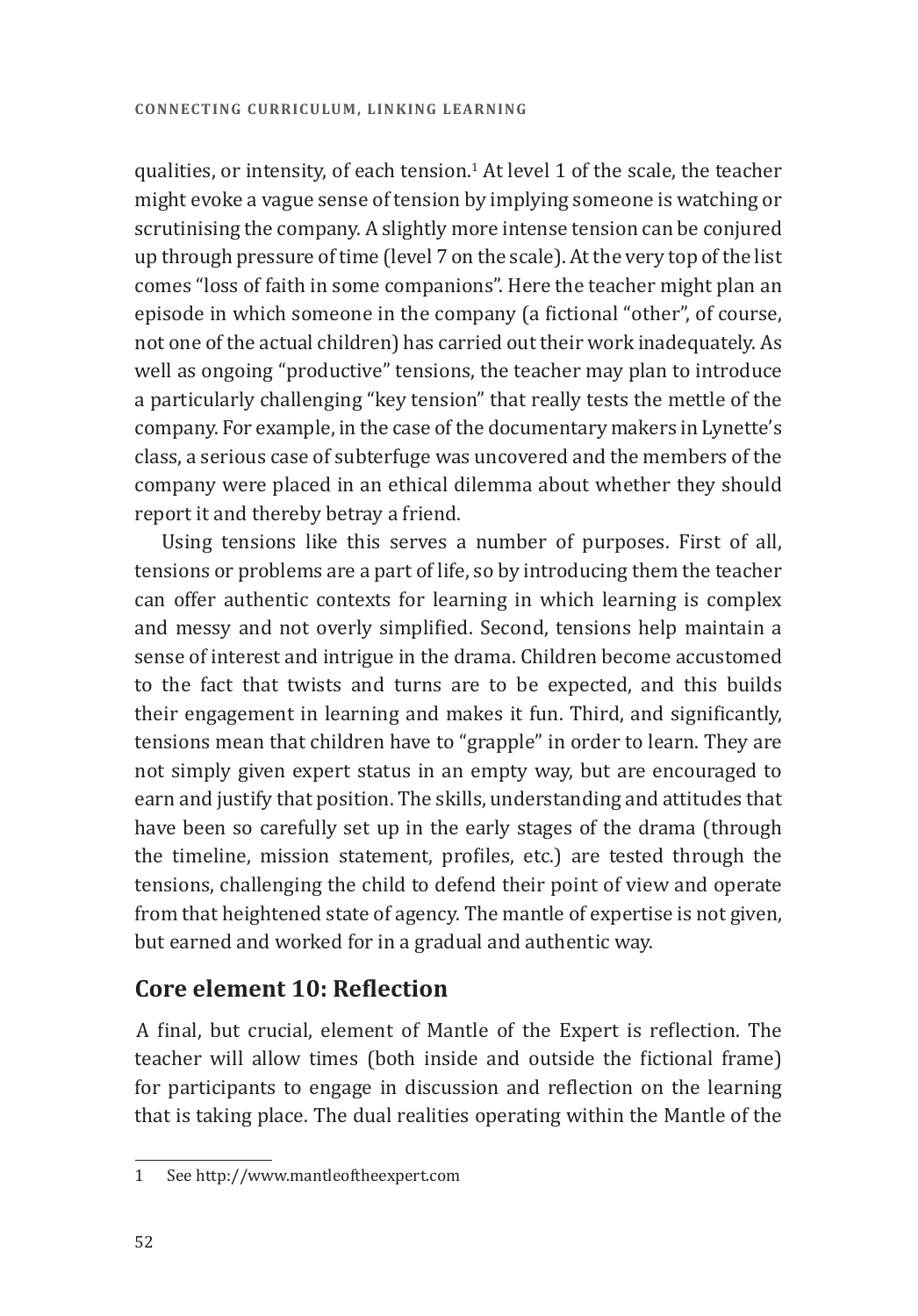Expert classroom make the learning context very explicit and a distanced relationship, which enhances reflection on what is being learned. As Edmiston (2003) points out, the participant in Mantle of the Expert is always aware of *both* the "as if" *and* the "as is" worlds operating together. The teacher can, at any time, signal a step out of the fictional company back into the real-life classroom to discuss and evaluate what is being learned "over there" in the fictional context. In our project we found that one of the simplest yet most effective reflection strategies was for a teacher who had been working in role with the children to step out of role and ask, "So what happened while I was away?" Children were happy to recap and reflect on the work they had just done, even when they were aware this was the very same teacher they had just been working with in role. At other times, children asked teachers to move into role so that they could explain something that the teacher in role figure needed to understand.

The dual realities of Mantle of the Expert encourage reflection not only on *what* is being learned but *how* it is being learned. As *The New Zealand Curriculum* (Ministry of Education, 2007) reminds us, the ability to notice the ways one is learning (meta-learning or learning as inquiry) is an important skill and one that should be fostered by teachers. Mantle of the Expert, with its clearly signalled multiple contexts, brings the child's awareness of their learning into consciousness and makes the structures under which learning is happening very explicit. With skilful questioning and negotiation the teacher can encourage students to reflect on how the learning is going, and even renegotiate aspects of the learning environment before stepping back into it. All teachers who used Mantle of the Expert in our project remarked on this as a key feature of their experience with the children.

Indeed, in our project we found evidence of children continuing to reflect on the systems and structures of their learning even beyond the Mantle of the Expert intervention. For example, in one classroom, some weeks after the Mantle of the Expert experience was over, some students respectfully asked the teacher whether they might re-organise the reading groups. In our view, it is exciting to think that Mantle of the Expert might encourage this kind of agentic positioning of learners.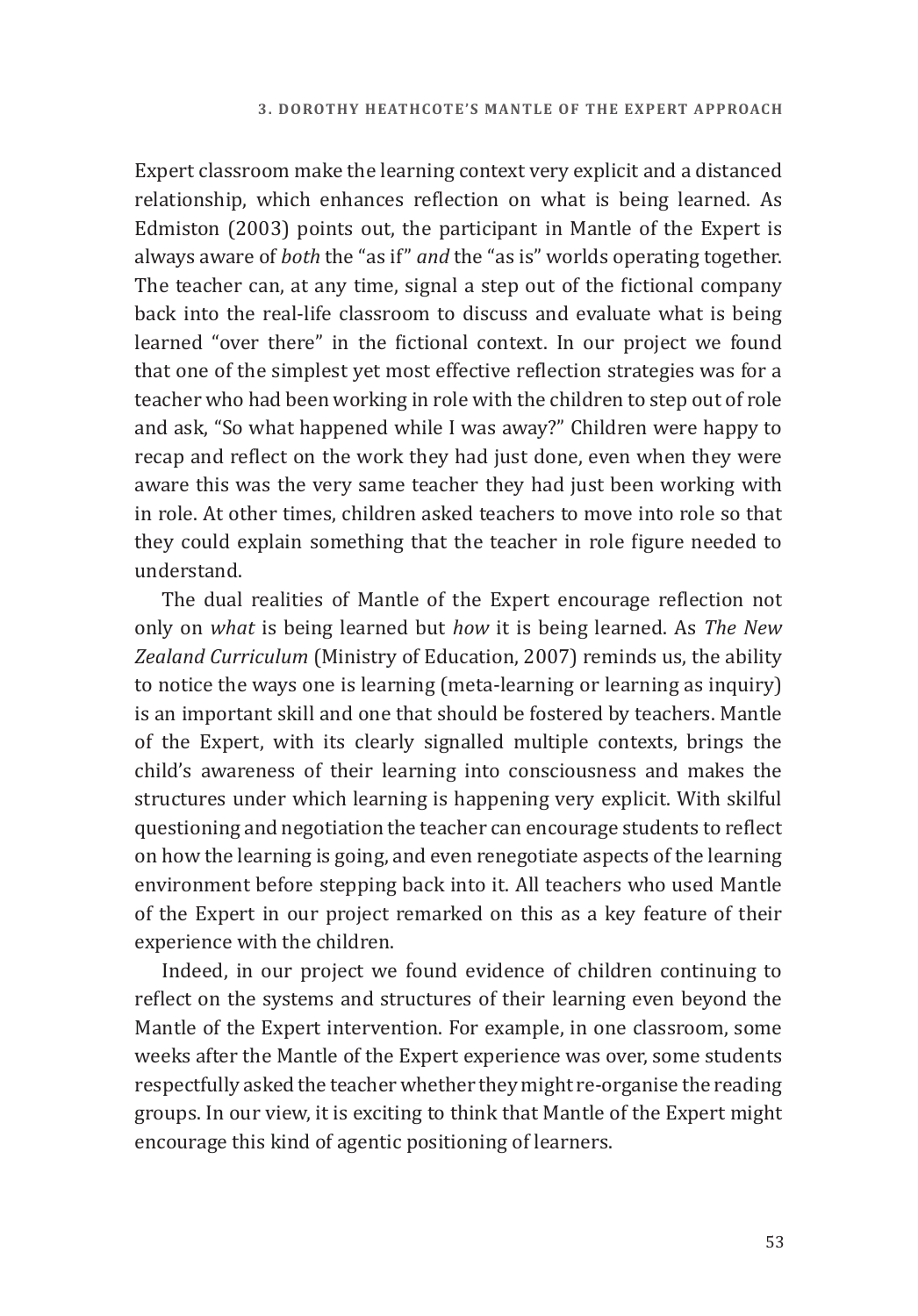## **Conclusion**

This chapter has attempted to outline 10 core components of Mantle of the Expert. Of course none of these components works in isolation: each depends on the others to be successful. For example, it is not enough to simply tell students they are experts: if a genuine shift in *power and positioning* is to occur, the teacher must spend time building belief in the *company*. Similarly, if the teacher wishes to introduce *tensions* to really challenge the students, they will need to plan tensions that confront the values and shared history set up within the *company identity*. The subtle and sophisticated teaching required to interweave the components of Mantle of the Expert has led to its being described as a "system", which takes years to learn to use successfully (Abbott, 2007, p. 3). Though complex, the "system" provides structures and practices that seem almost in and of themselves—to encourage shifts within the traditional classroom attitudes to teaching, learning and the curriculum.

The complexity of Mantle of the Expert should not be viewed as a discouragement to teachers interested in trying the approach. The teacher's learning in how to use Mantle of the Expert can be seen in the same light as learning for the children in the fictional enterprise. With time and experience, and a striving for high standards, the "mantle" of experience and expertise will surely grow around the teacher's shoulders. In the case of our project, all the teachers were relatively inexperienced in Mantle of the Expert and, apart from attendance at a 3-day conference, had had very little exposure to it. Nevertheless, with the support of members of the research team and each other, these teachers were able to introduce features of the approach into their classrooms and see the effects. The teachers involved would all say that they learned from the experience and all have seen it as worthwhile to continue to develop their practice. Like any complex teaching approach, the teacher wishing to use Mantle of the Expert must be willing to embark on an ongoing learning experience akin to an apprenticeship. However, it is an apprenticeship that can be started at any time and, in the case of teachers in this project, one that is gladly continued.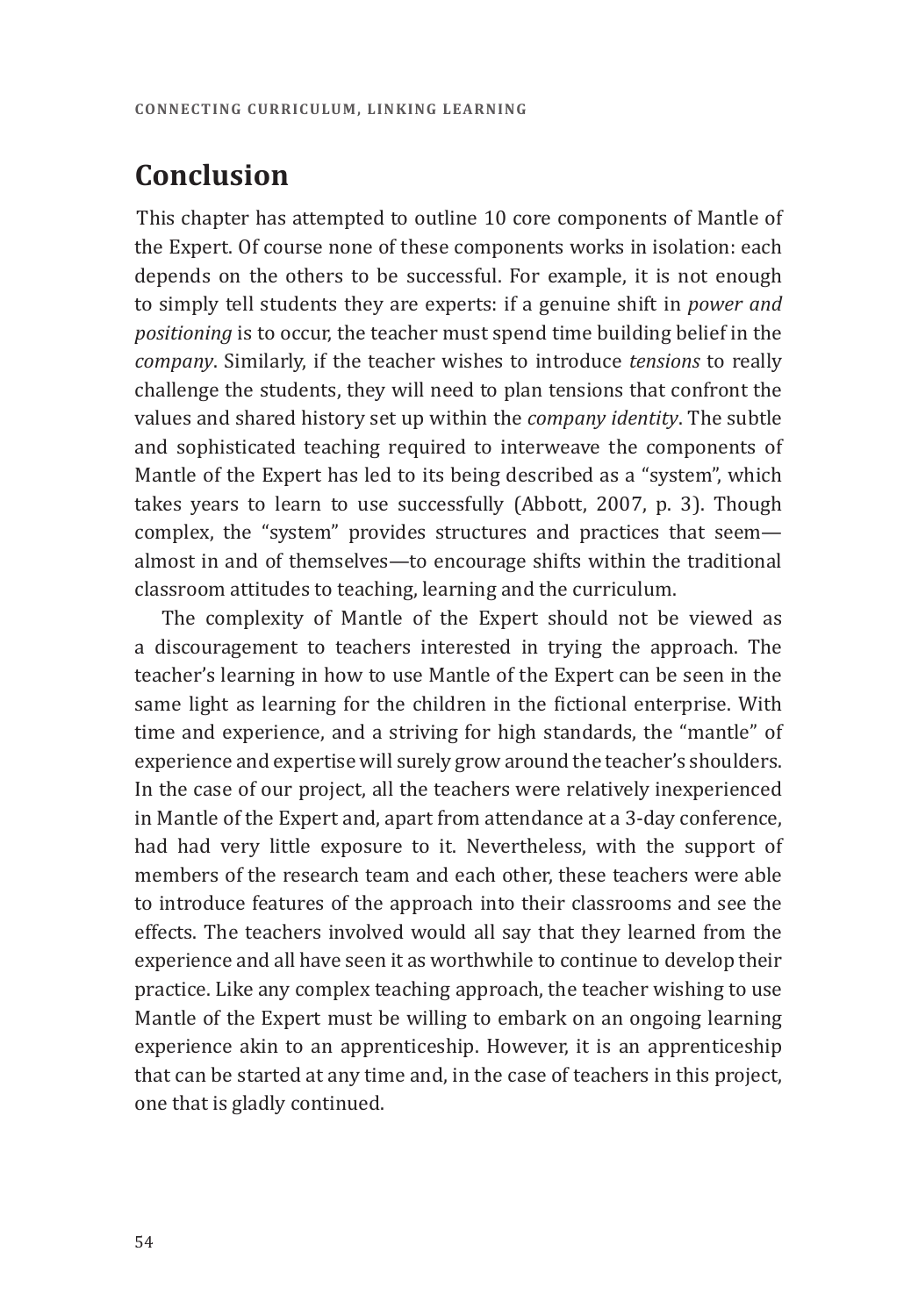## **References**

- Abbott, L. (2007). *Mantle of the Expert 2: Training materials and tools*. Essex, UK: Essex County Council.
- Boal, A. (1995). *The rainbow of desire: The Boal method of theatre and therapy*. New York, NY: Routledge.
- Bolton, G. (2003). *Dorothy Heathcote's story: Biography of a remarkable drama teacher*. Stoke on Trent, UK: Trentham Books.
- Carroll, J., Anderson, M., & Cameron, D. (2006). *Real players?: Drama, technology and education*. Stoke on Trent, UK: Trentham Books.
- Czikszentmihalyi, H. (2003). *Good business: Leadership, flow and the making of meaning.* New York: Penguin.
- Edmiston, B. (2003). What's my position?: Role, frame and positioning when using process drama. *Research in Drama Education: The Journal of Applied Theatre and Performance*, *8*(2), 221–229.
- Erikson, S. A. (2011). Distancing at close range: Making strange devices in Dorothy Heathcote's process drama: Teaching political awareness through drama. *Research in Drama Education: The Journal of Applied Theatre and Performance, 16*(1), 101−123.
- Goffman, E. (1986). *Frame analysis: An essay on the organisation of experience*. Boston, MA: Northeastern University Press.
- Heathcote, D. (2009, April). *Mantle of the Expert: My current understanding*. Keynote address to the Weaving Our Stories: International Mantle of the Expert conference, University of Waikato, Hamilton.
- Heathcote, D. (n.d. a). *Drama for living: A twentyfirst century vision for education* [video recording]. Address given at Trinity College, Dublin.
- Heathcote, D. (n.d. b). *Education through drama: Planning with Heathcote* [video recording]. New York: Insight Media.
- Heathcote, D., & Bolton, G. (1994). *Drama for learning: Dorothy Heathcote's Mantle of the Expert approach to education.* Portsmouth, NH: Heinemann Press.
- Heston, S. (1993). *The Dorothy Heathcote archive*. Manchester: Manchester Metropolitan University. Retrieved from http://www.did.stu.mmu. ac.uk/dha/hcheston.asp
- Kahnemann, D. (2012). *Thinking fast and slow.* London: Penguin Books.
- Ministry of Education. (2007). *The New Zealand curriculum.* Wellington: Learning Media.
- Ministry of Education. (2000). *Arts in the New Zealand curriculum.*  Wellington: Learning Media.